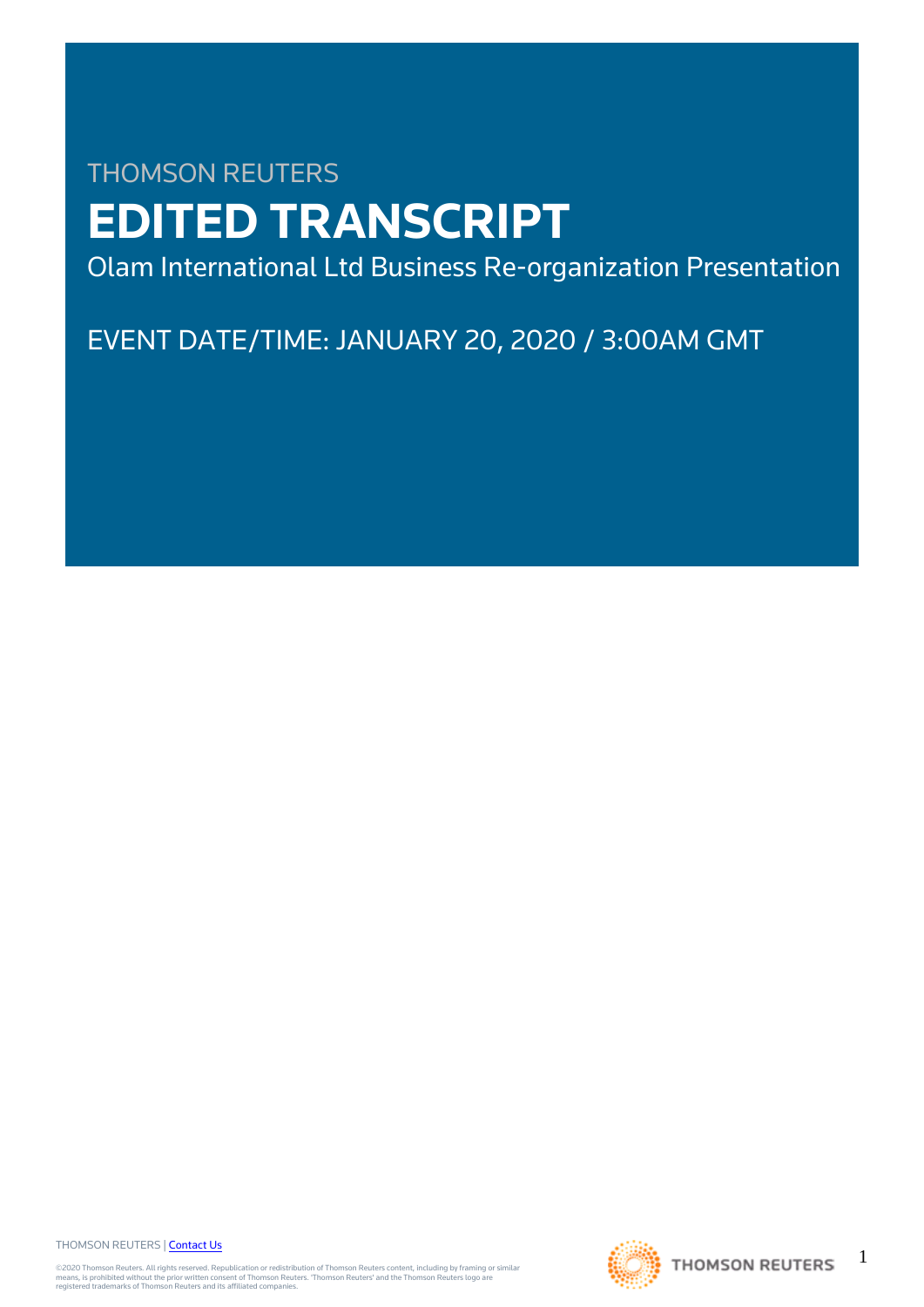#### **CORPORATE PARTICIPANTS**

**Hung Hoeng Chow** Olam International Limited - General Manager of IR **Shekhar Anantharaman** Executive Director - Olam International Limited & CEO, Olam Food Ingredients **Sunny George Verghese** Co-Founder, Group CEO & Executive Director - Olam International Limited & CEO, Olam Global Agri

#### **CONFERENCE CALL PARTICIPANTS**

**Bastavee Barooah** Banker - DBS **Jean Eichaker** Banker - Unicredit **Takashi Nakano** Journalist - Nikkei **Serene Soh** Banker - ANZ Bank **Amos Ang** Analyst - DBS **Joanna Seow** Journalist - The Straits Times

#### **PRESENTATION**

#### **Hung Hoeng Chow Olam International Limited - General Manager of IR**

We're very pleased to start the new year with our announcement this morning on the reorganization of Olam for unlocking long-term value. And we are extremely pleased that you are here this morning despite our very short notice to you. Our Group CEO and Co-Founder, Mr. Sunny Verghese, who is now CEO of Olam Global Agri, will be presenting to you the details of this reorganization plan. While he makes his way up here, I'll ask that you read the cautionary statement put out here in our presentation. It's also in your handouts.

May I invite Sunny to come up to start this presentation. Thank you, Sunny.

## **Sunny George Verghese Co-Founder, Group CEO & Executive Director - Olam International Limited & CEO, Olam Global Agri**

Thank you, Hung Hoeng. Lim Ah Doo, Chairman, Olam International, ladies and gentlemen, thank you all for making here today at the such short notice. I'm surprised that the room is almost full, so thank you for making the special effort. This is our first briefing for 2020, and I would guess that this is an important one, so I'm particularly delighted that all of you could make it this morning.

The focus of today's presentation is going to be just on one agenda item, which is about the reorganization of Olam to unlock long-term value. And just to give you a background and context, it is almost exactly a year ago that we launched our new 6-year Strategic Plan, where we wanted to reimagine Olam, taking advantage of what we saw as the 4 most key important trends, which I'll describe a little bit more in detail. All of you were at the briefing when we launched the new Strategic Plan in 2019 January.

Now building on the Strategic Plan, at that same time, we had announced that the Board was exploring ways of looking at how we can illuminate the hidden value that there is in the company and also create further value by more logically and coherently organizing our business. And as a result of that, the Board had announced that we are appointing 2 independent financial advisers, Crédit Suisse and Rothschilds, to conduct an exercise. We mentioned to you that we will expect to complete that exercise by December 2019. And this, what we are announcing today, is the outcome of that roughly 8-, 9-month exercise in looking at the various options on how we could unlock value.

Hung Hoeng has already referred to the cautionary statement, so I won't repeat it. And I'll just go back now to the background and the context of the Strategic Plan. What is important in terms of a message is that we are successfully executing on the Strategic Plan. This is the first year of the Strategic Plan in 2019, and I'll give you some substantiating evidence on how we are doing across the strategic pathways and the key enablers.

But you will all just recall that the key trends that we were trying to take advantage of was, firstly, the consumers wanting to eat food that was more right for them or good for them in terms of health and nutrition, sustainability, supply chain provenance and all of those aspects.

It was also the second trend that it should not only be right for me but right for the planet because in order to meet the challenge of meeting the growing food, feed and fiber requirements of a growing population, we cannot produce that incremental food, feed and fiber that we need by destroying the planet. So it should be good for the planet. Along with that, we also said the farmers and others who

#### THOMSON REUTERS | [Contact Us](https://my.thomsonreuters.com/ContactUsNew)

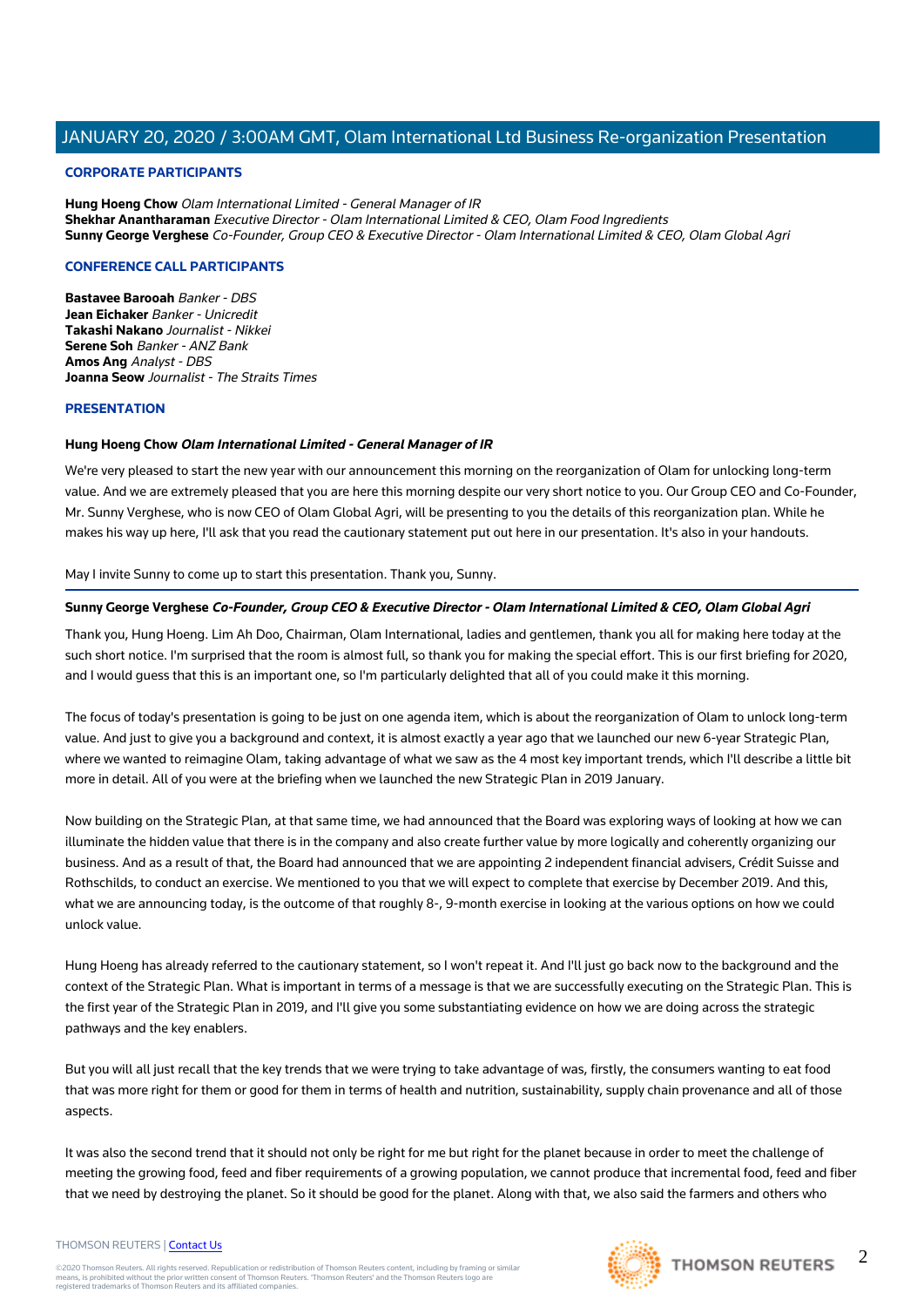produce this food for us have to make a living, and their livelihoods have to be protected, and they should be able to prosper. So that was the second trend.

The third trend was the way we lived and consumed was dramatically changing. Because of the digital and social media world that we are all part of today, the way we consume and the way we live is completely changing. So last year alone, there was a tenfold increase in Google searches on the best food for health, best food for the brain, best food for gym workout, tenfold increase in just 1 year on searches on Google for what is right for me and right for the planet and right for the producers.

And finally, the way we produce food and the way we process that food is also dramatically changing because of AI, because of data analytics, artificial intelligence, all of that.

So based on these 4 trends, we had identified 4 key strategic pathways to execute the plan and meet the goals and objectives that we have set for the Strat Plan. The first strategic pathway was we wanted to streamline, focus and strengthen our portfolio. So we were in 16 business units or platforms. We decided that we will shed or deprioritize 4 of those business units. We were in 54 SBUs. We said we will rationalize and deprioritize 17 out of the 54 SBUs. And we said that we have earmarked 25 related assets for divestment. So that was the first strategic pathway. Our second strategic pathway is we wanted to improve margins through better cost and capital productivity. And our third strategic pathway was we wanted to grow revenues and enhance margins by offering differentiated solutions and services to our customers, both existing customers and new customers but also existing and new channels and segments. So we entered very much -- very new channels and segments, which I'll sort of quickly also provide data and details to you on that. And final strategic pathway was that we said we should explore new engines for growth. The 12 business platform that we were left with or business units that we were left with was what we call our Engine 1 core business. And we said we should have, as we grow, other businesses in our portfolio which was a little bit of a counterpoint to our existing businesses, which had a little bit more unpredictability, a little bit more volatility and inherent cyclicality. So we were looking for businesses that would be a counterpoint in terms of better margins, less unpredictability, less cyclicality, less volatility. And that was what we referred to as developing new engines for growth, which we call Engine 2, new platforms of future growth. So those were these 4 key strategic pathways.

And we recognize that in order to execute those pathways and achieve our goals and targets, we needed to embed 4 key enablers. One was on operational excellence. The second was on sustainability and putting sustainability at the heart of our business and making it a true competitive differentiator and having a clearer edge on sustainability. The third was on digital. We wanted to digitize our supply chain end-to-end. And the final one was on leadership and talent.

On all these 4 areas, we made significant progress in the first year of implementation. And that is why I've started this presentation by saying that we are executing on our strategic deliverables, and we have enough substantiating evidence to share with you this morning about how we are doing on those deliverables in the first year.

So let's take the first strategic pathway of streamlining, focusing and strengthening our portfolio. So we have released about \$700 million of invested capital against our target of \$400 million to \$450 million in the first year of the plan. You know that our 6-year target for releasing cash and capital from the deprioritized businesses was \$1.65 billion across the 6 years of the plan. The first year, those \$400 million to \$450 million, we have released about \$700 million. So we have, for example, exited our Argentinian peanut farming and shelling operations. We have exited our Fundamental Fund Commodity Financial Services business. We shut down our rubber trading desk, our sugar trading desk, our wood products LATAM trading desk, all during the course of this year. We also released capital by selling our highest security permanent water rights in Australia to the Canadian pension fund PSP, but we have unfettered access to that water and use of the water for the next 50 years. We also sold our real estate assets in our dehydration operations -- onion and garlic dehydration operations in the U.S., and that was also a significant amount of capital that we were able to release, about \$110 million. On the Australian water rights, we released about AUD 495 million as cash release with that transaction. We also sold a 10% share in the Infra & Logistics business and generated about \$60 million of cash and about \$27 million of post-tax gains as far as that transaction was concerned. So on the first strategic pathway of streamlining, focusing on divesting our deprioritized assets, releasing invested capital and cash, we have done much better than what we had targeted and planned to do in the first year.

But we also said that over the course of the 6 years, we're going to double down on the businesses where we are very strong and invest to

#### THOMSON REUTERS | [Contact Us](https://my.thomsonreuters.com/ContactUsNew)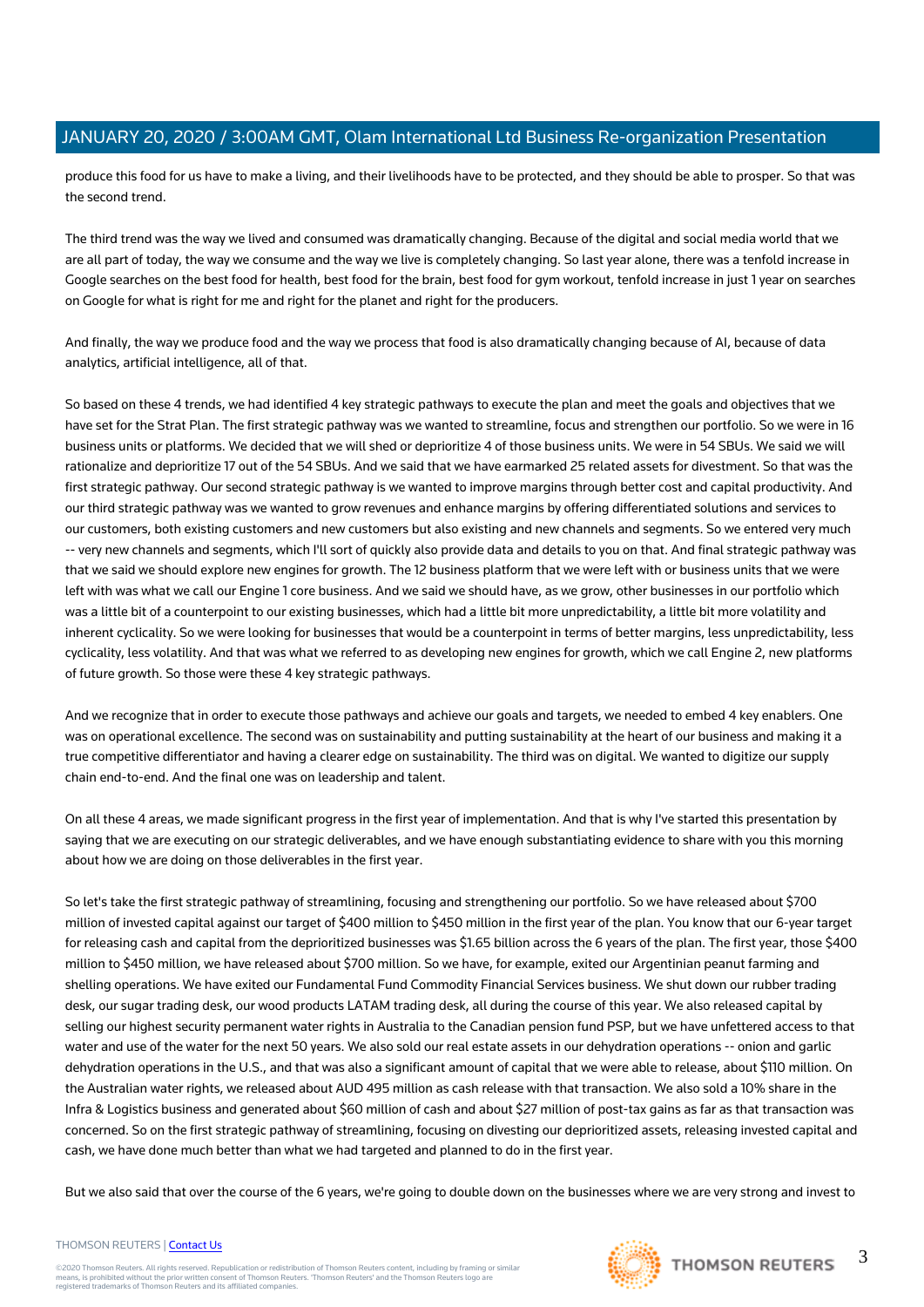those businesses and strengthen those businesses. Our plan was to invest about \$3.5 billion over the 6-year period, \$2.3 billion in growth CapEx, about \$1.2 billion in maintenance CapEx. And I give that in the first year, we've already invested \$900 million, both organically and inorganically, in strengthening the continuing businesses. This included in terms of inorganic acquisitions the acquisition of Dangote Flour Mills and the integration of that business; it included the acquisition of our Hughson Nut in California, which is an almond ingredient facility; and we also acquired BT Cocoa last year, as 3 examples of acquisitions. And we also acquired a majority interest in Cotontchad, an integrated cotton farming ginning operations in Chad in West Africa.

The second pathway was to improve margins through capital and cost productivity. So in terms of cost productivity, we achieved cost savings and productivity and yield improvements of about \$70 million against our target of \$57 million in the first year. So here again, we have exceeded what we set out to do in the first year of implementation. As far as cash productivity is concerned, in the third quarter, we released about \$560 million of free cash flow to equity. We improved our cycle times from 76 days to 65 days. And we were able to maintain our gearing well within our net debt-to-equity target of 2 at 1.37x.

So on strategic pathway 1 and 2, we have solid substantiating evidence of meeting and exceeding our Strategic Plan deliverables in the first year of implementation.

In terms of our strategic pathway 3, which was a hugely important one, where we were trying to pivot our business from being a raw material supplier, a commodity supplier to a more value-added ingredients company, we had launched many initiatives during the course of the year. One big one was AtSource, which is our sustainability offering, where we are embedding this sustainability, like-Intel-Inside concept, AtSource inside concept when we deliver our raw materials and ingredients to our customers. And just in the year that just ended, 2019, we extended the AtSource offering and embedded it across 13 products in Olam. It covered about 30 origins in supply chains, which means more than 200,000 farmers were involved in those supply chains where we offered AtSource products. And we have done this with 125 customers. So we are really getting good traction. We think this will be a game changer going forward. And we are particularly pleased with the progress that we have made in embedding AtSource.

The second was offering risk management solutions. During the year, we acquired 46 new customers who bought our risk management solutions. And compared to last year, only 10% of our Olam sales we had embedded RMS solutions. The embeds have now gone up from 10% to 16% during the course of last year. And this creates stickiness with our customers. And when we move and pivot to an ingredients business, it's not only about the physical products in terms of the nut ingredients or the cocoa ingredients or the coffee ingredients, but it's also solutions and services that we are providing in addition to the physical products and ingredients that we supply. So that was on risk management solutions.

On value-added services, we continue to offer customized grades qualities and certified raw materials to our customers. So whether it's Rainforest Alliance-certified cocoa or it's 4C- and Utz-certified coffee, we are amongst the largest suppliers of certified raw materials and ingredients in the world today. And we now have the broadest range of organically certified food raw materials and ingredients. Across 14 of our products, we offer organically certified raw materials. Whether it's cocoa, whether it's coffee, whether it's almonds, whether it is garlic, onions, whether it is cumin, turmeric, black pepper, most of our supply chains, we have the most extensive range of natural organic -- organically certified raw materials and ingredients that we supply.

And finally, this big pivot in terms of innovation to move towards an ingredient business across our 14 innovation centers that we now have globally, we are making big breakthroughs in providing value-added proprietary ingredients. So for example, we were the first ones to launch a truly dark natural cocoa powder which is made from no alkalizing or chemical agents involved, high-flavored cocoa, nut paste of various kinds, low-sodium spice blends. So many things that we have done in the last year which is a dramatic shift and change from what this business was in the prior year. So across the value-added offerings and pivoting to becoming an ingredient business, we have made significant strides during 2019.

The 3b part of our strategic pathway was to pursue growth and generate profitable growth by serving and entering new customer segments and channels. And we had a few initiatives in this regard.

The first was to become a big private label contract manufacturer to the large retail brands. So last year, we acquired 5 new, very big



## THOMSON REUTERS | [Contact Us](https://my.thomsonreuters.com/ContactUsNew)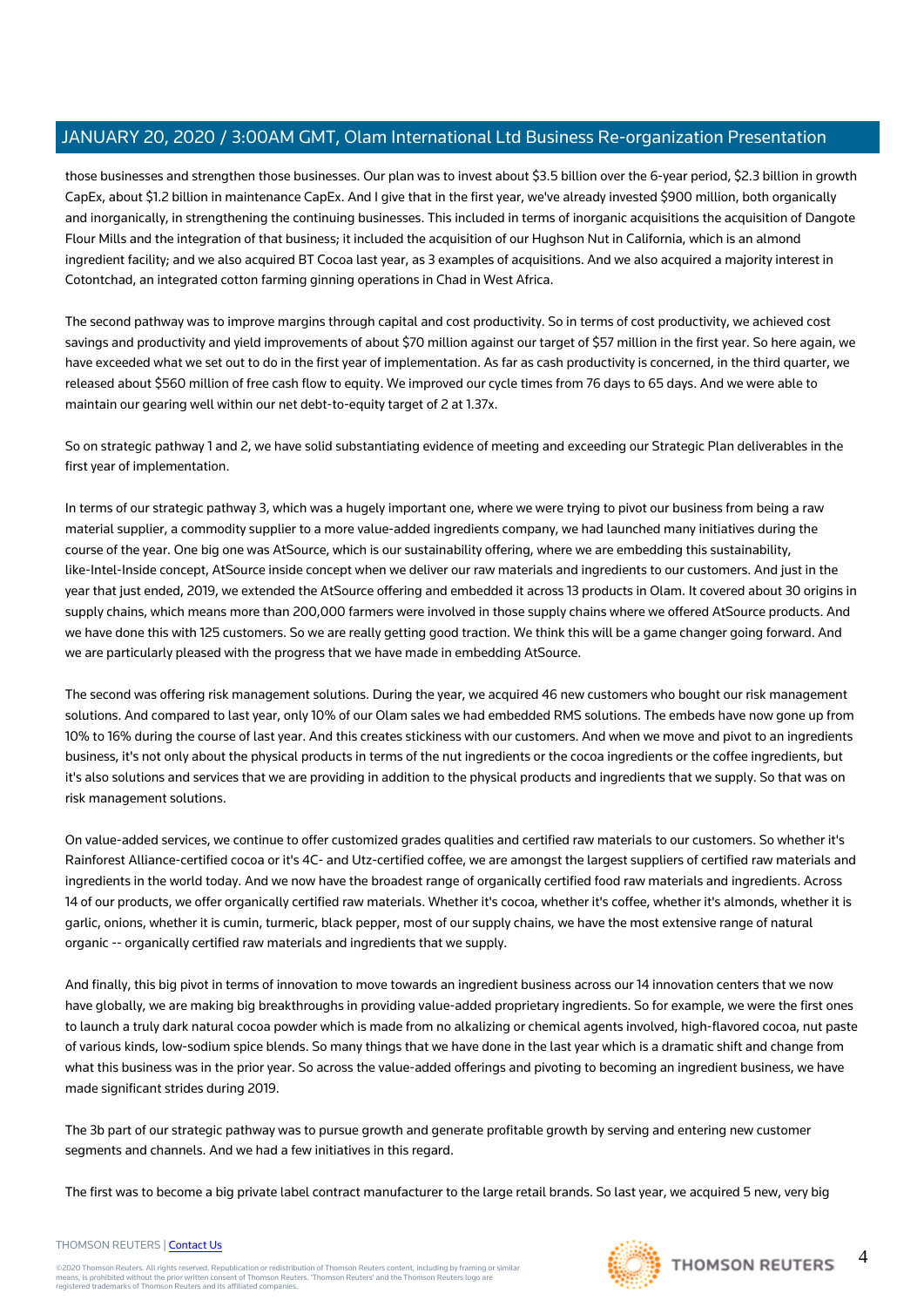global retail customers who have now outsourced their private label store brand manufacturing to us. So that was a big deal for us. We got more than 8 to 10 very active live retailers, global retailers, with whom we believe we are at the cusp of making a big breakthrough. And this, we generated about \$75 million of incremental revenue just in the first year. But more importantly, the margins that we are realizing in private label, store brand manufacturing is on top of our supply chain and our trading margin, so it's incremental margins for us. And therefore, the whole business becomes even more competitively differentiated and strong.

The second part was on e-commerce. We were -- for the first time, we were dealing with very large customers. We have over 20,000 customers worldwide for all the raw materials and ingredients that we supply, but many of them are fairly significant sized customers. We do not have a cost to serve small and medium customers that is viable. With e-commerce, that has completely changed our ability to serve small and medium customers at a cost to serve that becomes competitive. So last year, the first year of getting into e-commerce in a big way, we acquired 460 e-commerce customers. We generated \$30 million of incremental revenue, small and medium customers. And this is only a 6-month report card. And within that, our margins are much better in the small and medium customers than we have from our large customers. So we will be making a big push to extend this to more of our products and more of our customers.

And finally, we have made significant progress in developing an Engine 2 business, new platforms for future growth. We are working on 3 ideas. We are not ready to launch any of them at the moment.

The first is a B2C direct-to-consumer, purpose-brand business. Because many of the large insurgent purpose brands rely very significantly on Olam's back-end supply chain to provide them all the traceability, supply chain provenance, assurance, natural, organic, certified raw materials and ingredients, and we feel that we are in a unique position to leverage and parlay our sustainability engine advantage into this direct-to-consumer purpose brand B2C business. We will target the launch of this business late this year, first quarter of next year.

The second is a farmer services platform. We deal with 4.8 million farmers. We are the farmers company, so we have tremendous privileged relationships and assets with them, and we want to monetize that. So we are in the process of launching a digital marketplace for farmers, both on the input side, credit side, off-take side, advice, crop care side. And we are now in the process of developing a minimum viable product. We will do an alpha and a beta testing. First quarter of next year, we'll be ready to launch this.

And the third is controlled environment agriculture. As you know, Olam has very large exposure in open-field farming. So we grow almonds and pistachios and walnuts and palm and rubber and coffee and cocoa and black pepper and broadacre row crop farming across the world. But with the climate emergency and climate crisis and the collapse of biodiversity, we are seeing agricultural risks in open-field farming getting more and more magnified. We still believe that given the food security issue and the growing supply-demand fundamentals, middle class and everything else, selective participation in upstream has still excess return attractive opportunity. But we have to reduce the agricultural risks while we do that, and therefore, we are looking at moving some part of our investments into protected farming or controlled environment agriculture that dramatically reduces water and all of the agricultural risks. So it reduces water by 90%. It reduces the use of chemical fertilizers, pesticides, fungicides, herbicides, all of that by a dramatic number. It reduces the land that is required by tens of folds, the land that you require.

So these are the 3 new things that we are working on. We might not back all the 3, we might back 1, 2, but we are very excited about developing an Engine 2 business for Olam, which will be strong counterpoint to its existing portfolio.

So I think the message is that as far as the Strategic Plan is concerned, it is working, and we are delighted with the progress that we have made in year 1.

So what was the logic of this reorganization? Why did we need to do this reorganization? We were not doing this as a restructuring exercise to cut costs or pay up costs. This is not that there was an external or even the distraught business and put pressure on us. It was not because of U.S.-China trade war and, therefore, what we feel would have happened to our business. We have done this from a position of strength because we see a significant opportunity to reorganize our business to unlock long-term value, and I'll describe that.

So we have celebrated our 30th anniversary, we're 30 years old, as most of you know. Some of you came for our 30th anniversary

#### THOMSON REUTERS | [Contact Us](https://my.thomsonreuters.com/ContactUsNew)

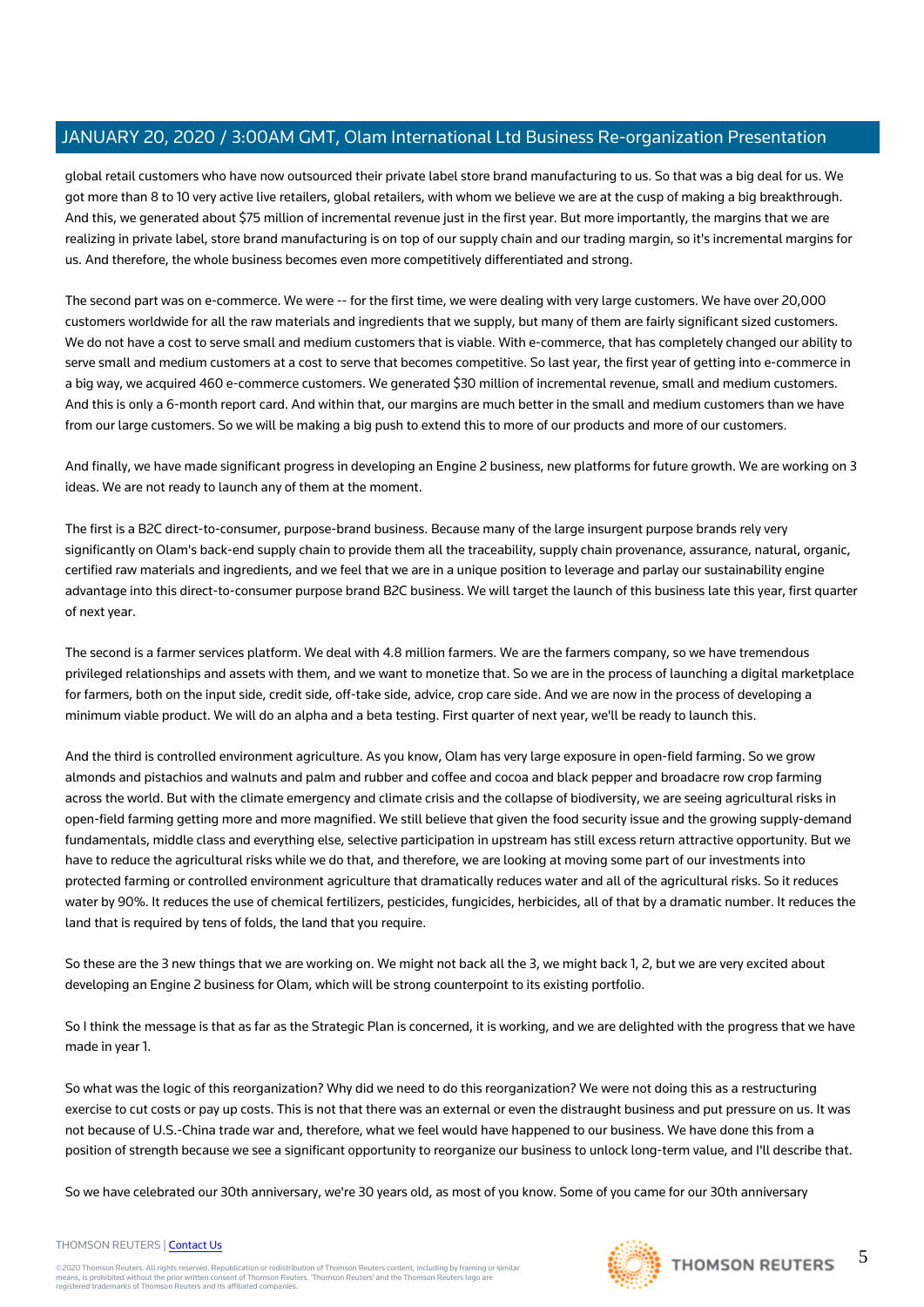celebrations. So over the course of that last 30 years, we have built a valuable, market-leading, multiple market-leading businesses. And we have developed some proprietary capabilities, we have differentiated our business, and we are trying to see what we can do in leveraging all of those capabilities, assets and know-how and insights that we have built.

So in 2019, January, exactly a year ago, we announced our 6-year Strategic Plan, 2019-'24, split into 2 3-year cycles, 2019-2021, '22-'24. And we believe that this was the right strategy for the reasons that I've just explained to you and how the strategy is being executed and what traction we are getting.

And at the same time, the Board said, as we announced our Strategic Plan a year ago, we also said that we are exploring options on unlocking further value, illuminating the hidden value that exists in the business by more coherently organizing our business, and we'll come to that in a minute. And therefore, the board appointed 2 financial advisers, Crédit Suisse and Rothschilds, in May of 2019. And they have completed that exercise and, in part, based on the FAs' recommendations, but the Board consulted widely with all our stakeholders, took the independent FAs' recommendations. And the 13-member Board that we have, as you can see, have considerable background, experience, expertise, inclusion judgment. And combining all of these, the Board came to the determination that Olam's future will be best served by reorganizing the company into more coherent entities or operating groups as the way forward. So this is not abandoning our Strategic Plan, this is building on our Strategic Plan. It is over and above our existing Strategic Plan. Because some of you asked the question, Strategy Plan just 1 year ago, now a reorganization plan on top of that, has it all ended? Is there something more to come which we should know about? So this is it, right? Our 30-year experience of building these expertise and capability, developing a new Strategic Plan on the basis of that to exploit those 4 key trends, 4 key pathways. So our Strategic Plan is 4 by 4 by 4, 4 trends, 4 pathways, 4 enablers, so it's easy to remember.

We are delighted with the traction and the momentum we are getting in executing the plan. And then we said on top of that, on top of the Strategic Plan, can we do something that can fundamentally illuminate the hidden value that we believe is in the business and create further additional value, so that is the reason for this reorganization plan and exercise.

So what is this reorganization plan all about? So this reorganization plan is about creating 2 coherent, new, distinct operating entities, leveraging on what we see as 2 diverse and yet separate themes, and I will describe those themes to you. And we believe by reorganizing into these 2 new, coherent operating entities aligned to 2 distinct and divergent separate themes, we can really accelerate our growth to take advantage of the trends, go faster, speedier towards realizing that.

So what are these 2 new operating entities? The first one is Olam Food Ingredients. And Olam Food Ingredients or OFI will have 5 business units within it, which is the Cocoa business, the Coffee business, the Edible Nuts business, the Spices business and the Dairy business. It is not just putting 5 different BUs into 1 cluster, but it is making sure that the new cluster or the new operating entity or group will act as one company and leverage all of the capabilities, configuration of assets and skills that it has developed.

The second entity is what we call Olam Global Agri. It'll consist of 5 business units that includes our Grains, Animal Feeds and Proteins business is one of them; Edible Oils supply chain and trading is second business; Rice is the third business; Cotton is the fourth business; and Commodity Financial Services is the fifth business. And this is basically trying to meet the demand for increased food, feed and fiber demand particularly in emerging markets of Asia and Africa.

And the 2 newly separated operating groups or entities will be held by Olam International Limited, who will be the parent. So we will hold OFI and OGA. And it has 2 main roles: 1 as a steward and 1 as an accelerator. And I will describe in detail the logic of why we are doing this separation and what the potential -- what is the vision, what is the equity story for these 2 entities in detail as we go through this exercise. All that you now need to remember is that we are reorganizing into 2 distinct coherent entities leveraging on what we see as 2 separate different themes that we think are critical in our industry.

So how is this reorganization into these 2 new coherent operating groups going to help us unlock value on a long-term sustainable basis? It's not a short-term pop in our share price but on a sustainable long-term basis, there are multiple pathways by which we expect to be able to unlock this long-term value.

#### THOMSON REUTERS | [Contact Us](https://my.thomsonreuters.com/ContactUsNew)

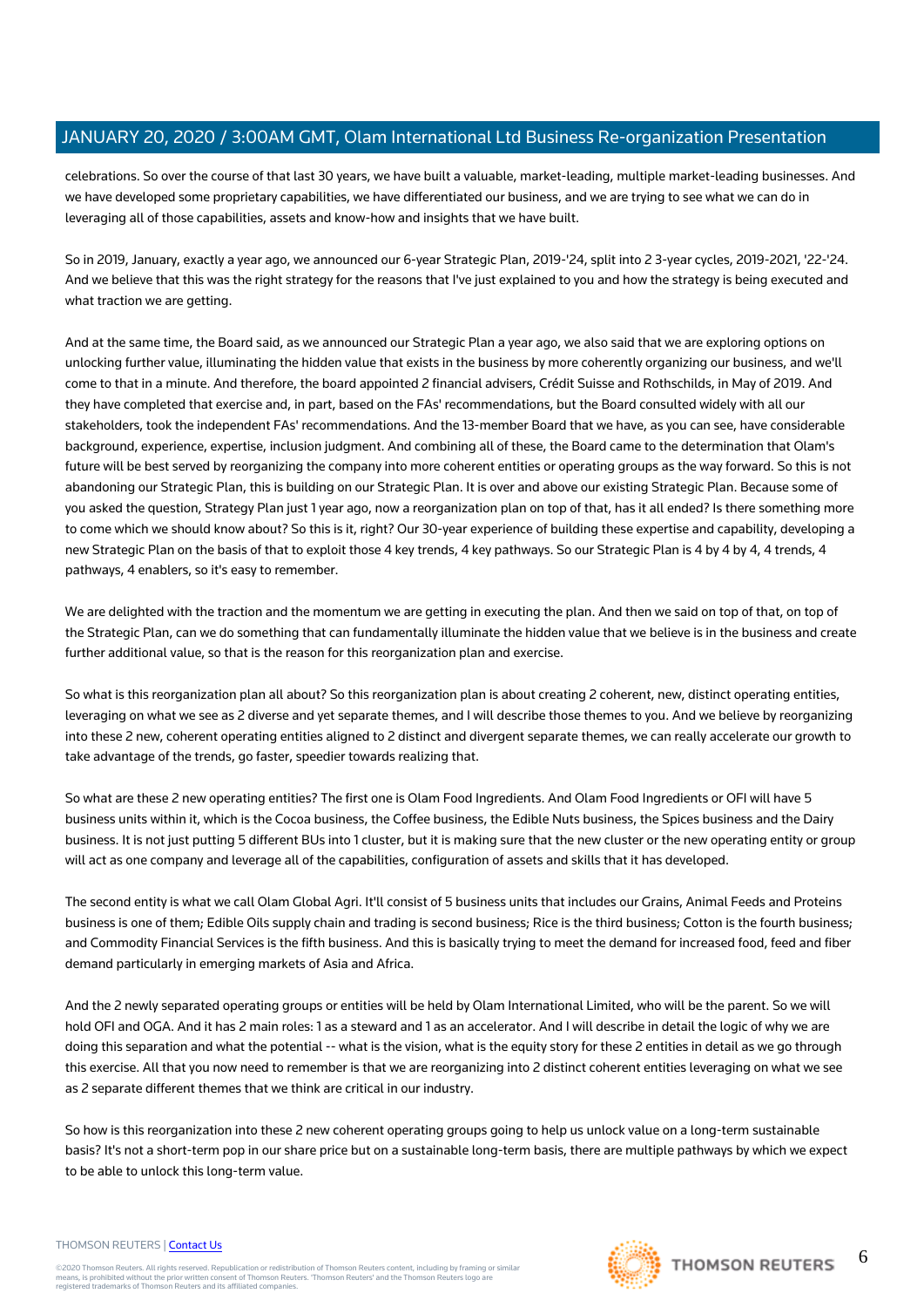The first is by simplifying our portfolio. So from a 16-BU company in 2018, in 2019 Strategic Plan, we took the first decision to rationalize that, streamline that and bring it down to 12, from 54 SBUs to 17 and so on and so forth. Now we are doing that a big step further by reorganizing these 12 remaining business units, which are diverse businesses, into 2 more coherent operating units. And these 2 coherent operating units have business units that are similar in nature, that are linked by an underlying logic, and therefore, they hang together. And they have, therefore, a clearly different equity story and a compelling vision. Yes? So that is the first thing that we have done, by simplifying the portfolio of 12 businesses now into 2 operating groups and the parent.

Second, we've also, as we have identified in the last Strategic Plan, the 4 exiting BUs, 17 SBUs and 25 related assets are all currently embedded within the OFI business units or within the OGA business units. By taking all of these assets and putting it into the holdco, we are allowing the OFI business and the OGA business to get the full potential or realize potential or have a see-through full potential value than when these businesses were being dragged down by some of these underperforming, gestating, troubled, challenged assets. So we believe that the holdco can then focus on resolution of these assets. And our plan is, by 2022, we will have exited all of these BUs and assets, and we already showed you the solid progress that we have made in the first year in -- towards executing that plan. So that also, we believe, that will also allow us to enhance the full value of the 2 entities.

The second thing that we are doing is, as a result of this, we are sharpening focus because we will have a dedicated management team and structure to manage the OFI business and another one to manage the OGA business. And therefore, by concentrating the bandwidth now on 2 businesses rather than 12, we hope that focus will allow us to enhance performance. So that's a second way of sharpening focus which will allow us to create value.

The related part of sharpening that focus is that we'll be able to better attract the talent and capabilities and retain the world-class talent that we have. But we will have talent gaps as we are pivoting faster and quicker into becoming a more value-added ingredient business or a more market-leading OGA business, we will have talent gaps that we need to fill. And if there are more deep expertise out there which we want to attract by having these 2 coherent entities carved out, we will be able to attract them. So that is the second way we will create value.

The third way is we -- our intent is that we will eventually carve out these 2 operating entities and potentially list them. Why we are saying eventually and potentially is because we want to make sure that our investment thesis can be validated and that the valuation expectation that we have can be validated. So we have some triggers and checkpoints in a stage-gated execution pathway that will determine when we will pull the trigger on the carve-out and the IPO. But the intent that we are setting out ourselves with is that we will eventually do a carve-out and do an IPO or a listing. And when we do that, we are going to generate significant additional long-term growth capital. And as you deploy that additional long-term growth capital, we will accelerate growth, and accelerating profitable growth is a big driver to creating value. So that is the third thing.

And the more important thing in that is we will be able to attract the natural investors, the investors who believe in the vision of these 2 separate entities. And when you get the right kind of investors who believe in the vision of these 2 separate entities, we will be better value. And we have seen it in our own experience in Olam, where we have only so far in our history carved out 2 businesses.

One was a Packaged Foods business, the African consumer branded business which we carved out in 2014. Sanyo from Japan came and took a 25% stake in the business. They were hungry for African market-leading branded consumer business, but they wanted an African business which had developed country governance. That's a very scarce animal. If you want to invest in one of these frontier markets to exploit some of the trends and opportunity that exist, it's very difficult to find an asset in that country which is market leading but has developed country governance. So we got a very good valuation for that business.

The second business that we carved out was our Infrastructure & Logistics business in Africa in Gabon. And that business had 3 principal underlying assets: an industrial zone business, a port -- a mineral port business and a container port business. And we brought in different investors: for the industrial zone business, the African Finance Corporation, for example; for the mineral cargo port business, Meridiam, which is a French fund -- infrastructure fund; and for the container port, which we'll announce in -- some time in the first quarter of this year, another potential investor who's only wanting a container port exposure And they are all willing to pay us top dollar because for them these are very scarce assets, and they're willing to pay us good.

#### THOMSON REUTERS | [Contact Us](https://my.thomsonreuters.com/ContactUsNew)

©2020 Thomson Reuters. All rights reserved. Republication or redistribution of Thomson Reuters content, including by framing or similar<br>means, is prohibited without the prior written consent of Thomson Reuters. 'Thomson Re



7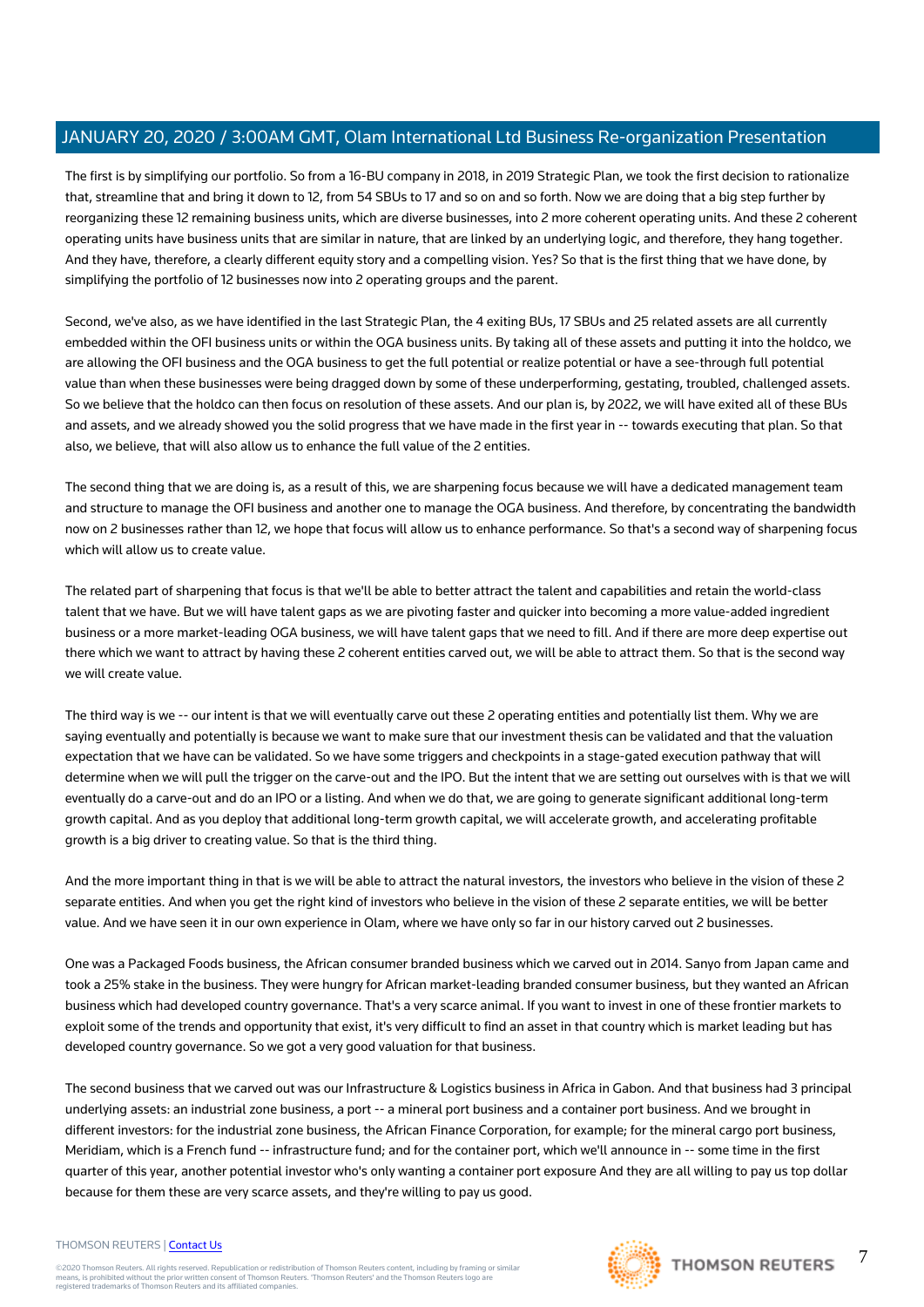So the third piece of attracting the right kind of investors who believe and have an appetite for the underlying businesses and assets in that configuration will allow us to be valued better.

And finally, by raising the growth capital from the IPO, we will be able to further accelerate our growth. One is getting the right kind of investors we hope will get re-rated in terms of them valuing those businesses better and, therefore, illuminating the existing hidden value that already exists in the business. But by then raising additional capital and deploying that capital, we will be able to accelerate growth, which will drive value. The second piece of that is we are also incubating new engines of growth, as I said, that will also help us get to profitable growth and value creation.

So those are the 4 ways in which we believe that this reorganization will help us unlock long-term value on a sustained basis.

So let's just dive a little bit more deeper into OFI, Olam Food Ingredients, and then OGA and then OIL.

So let's start with Olam Food ingredients, OFI. So if you look at Olam Food ingredients, it is trying to tap into the trend of meeting the needs of a changing and evolving consumer preferences and the changing consumer landscape. So I mentioned to you all of these trends which we discussed last year when we presented the Strategic Plan, people wanting to eat food that is nutritious and healthy for them, that is traceable and sustainable, that is natural, that is free from artificial color, flavorings, that it is gluten-free, MSG-free, sodium-free, all kinds of free, plastic-free, right? This is a massive trend. According to the [inaudible] pulse survey, last year, there were 250 images on Instagram linking food. And there were [36 billion] (corrected by company after the call) video downloads on the Internet on food and how to access the right kind of food (inaudible), 36 billion views, video views, which means 5x the global population. And Nielsen study and the global consumer data pulse survey, all of that shows that people want to eat more healthier, they're very focused on the food, people are looking to others. How many of you go to a restaurant and Instagram the food that you eat to show off what you're eating and also to show off who you're eating with and what they like as well? This is a big deal, and it's changing. And to offer natural sustainable products which is right, therefore, the capabilities that we are building is focused on that. So our innovation capability, our new channels and segments capability, our embedding differentiated solutions like AtSource, risk management solutions, customized grades quality, certified raw materials, all of these capabilities that we have built, which resulted in some of the substantiating evidence that I provided to you, that this is not a far-fetched dream. In the industry, I believe that we are in the best position to leverage some of these key trends. So this trend for us, this theme for us, is a different and a slightly separate theme than the theme that will be driving OGA. This is the theme that we believe drives OFI, okay?

So let's just look at the capabilities, the assets, the strengths, the people, et cetera, that we have in the OFI business today.

## (presentation)

## **Sunny George Verghese Co-Founder, Group CEO & Executive Director - Olam International Limited & CEO, Olam Global Agri**

So this is our vision for Olam Food Ingredients: A global leader offering sustainable, natural, value-added, on-trend food ingredients, so consumers can enjoy the healthy and indulgent products they love. And there are 3 foundational blocks or building blocks in realizing the vision. So we wanted to create a coherent entity that is tied together with some underlying logic, in this case, this ability to offer sustainable, natural, healthy food ingredients, and that has a distinct vision and that compelling equity story. So this, we believe, there's nothing like this that exists today, all plant-based, on-trend ingredients. Right?

So the 3 foundational building blocks are: one, complementary and differentiated on-trend portfolio anticipating and meeting consumer food choices based on that evolving consumer landscape we described; then imaginative experts tailoring solutions and partnership with our customers, that's the second building block; and the third building block is our global value chain presence from our own farms and farm-gate origination and sourcing, transparent and sustainable supply chains and adaptive manufacturing facilities. So we believe that this coherent entity OFI will be a market-leading business, and we do not see anything like this of this kind today, yes? So that's the first one.

And in order to do this, we believe that these are the capabilities that we can leverage amongst all the 5 BUs. Right now, each of these



8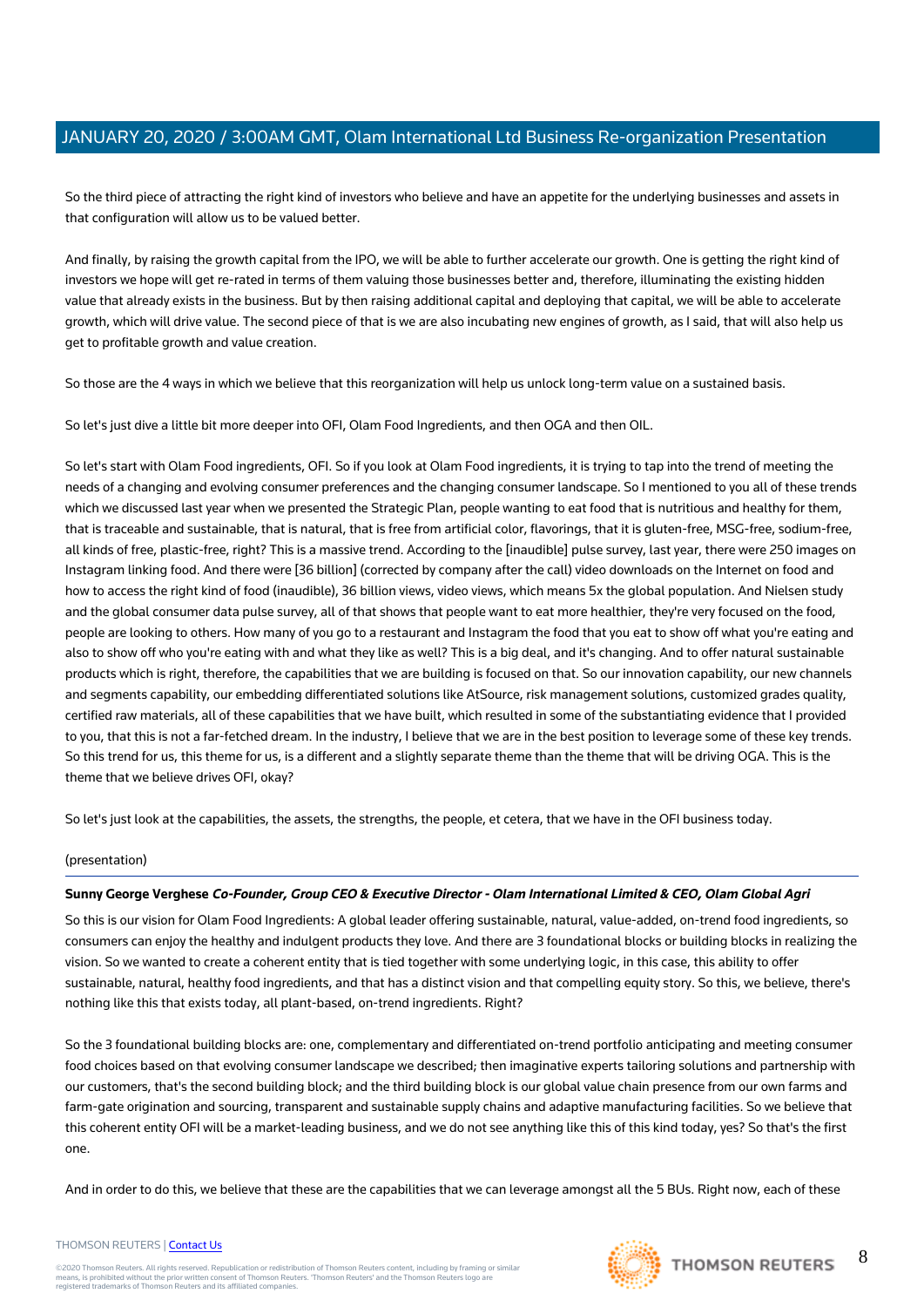capabilities are embedded in each BU of differential rate of intensity or effectiveness. So imagine what we can do by combining all of these skills in cross-selling to shared customers; in our private label contract manufacturing, co-manufacturing capabilities; in both the first-mile digitization of the supply chain and the last-mile digitization of the supply chain; in terms of centralized product development and innovation, and I gave you many examples of that; in terms of our unique farm-gate presence and own farming and plantain expertise and assets; and finally, a really differentiated and market-leading sustainability advantage.

Now let's move to the next entity, OGA, Olam Global Agri. You must -- I must just caution you, I'm using the word entity here a little bit loose. The first step is that becoming an operating group. And then when we carve out, they will become a legal entity. So when I use the word entity, I'm referring to an operating group or an operating entity, not a separate legal entity.

So let's look at Olam Global Agri, the next operating group, the second operating group. Here, our view was that there's going to be a growing demand for food, feed and fiber particularly in the emerging markets as population is going to grow from 7.5 billion to 9.5 billion people. And the 2 billion growth in population, 95% of the growth in population is going to happen in Africa and Asia, where we have deep expertise and on-the-ground presence to take advantage of that.

There is also in these emerging markets, including Asia, rapidly growing middle population -- middle-class population. 1.5 billion people have been added to the middle-class population in India and China alone between 2015 and 2019. And this is going to continue to grow. And these people are shifting the dietary habits from simple carbohydrate-based diet to protein and fats-based diet. And some of these markets in Africa are probably 15, 20 years behind Indonesia. Indonesia is probably 20 years behind China. And India is probably 10, 15 years behind China. But the development path in terms of food habits and consumer choices in that regard is evolving in a similar kind of pattern. And that's where we have strengths.

So that's what we plan to do, try to take advantage of all of these trends that we are talking about and developing and leveraging the capabilities that we have built. And I won't go through all of these capabilities, you can read that in detail, but I just want to highlight 2 of them. First is our 30-year long-standing presence and unique expertise in emerging markets. We are really a specialist in emerging markets particularly in Africa and Asia. Second is our proprietary operating capabilities in farming, in origination, in logistics, in processing, in trading, in risk management, all of which we will be able to leverage in successfully becoming the leader in this business in emerging markets.

So let's take a look at the configuration of assets, people, capabilities in Olam Global Agri.

## (presentation)

## **Sunny George Verghese Co-Founder, Group CEO & Executive Director - Olam International Limited & CEO, Olam Global Agri**

So our vision for OGA is to be the unrivaled leader in food, feed and fiber in high-growth emerging markets of Asia and Africa, with proven expertise, processing capabilities and a global origination footprint. And the 3 building blocks in making this vision a reality is our deep understanding of market needs via on-the-ground presence in Africa and Asia over the last 30 years; proprietary operating capabilities in global origination, in farming, in processing, trading, logistics, risk management and distribution and marketing; and finally, our fundamental strengths and strategic manufacturing assets in key destination markets. So if we look at our wheat milling operations in Nigeria: We have capacity utilization rates which are significantly higher than the median capacity utilization rates, almost double the median capacity utilization. Our extraction efficiencies are 4, 5 percentage points above the median for the industry; and that allows us to capture value, yes. So this is what we mean by having those proprietary assets and capabilities.

And there are again capabilities that all the BUs within this cluster share. And if you can now begin to operate that as one, then we can leverage all of this in terms of local distribution, the distribution pipe that we have in these countries to distribute wheat flour, whether it's biscuit flour, noodle flour, pasta flour or bread flour; or even distribution of pasta, for example; or distribution of our other products. We can use the same distribution pipe, for example, to distribute. So I think the power of combining our capabilities within this group and operating this as one entity with common, shared customers, et cetera can dramatically unlock value rather than operating it as separate BUs.

#### THOMSON REUTERS | [Contact Us](https://my.thomsonreuters.com/ContactUsNew)

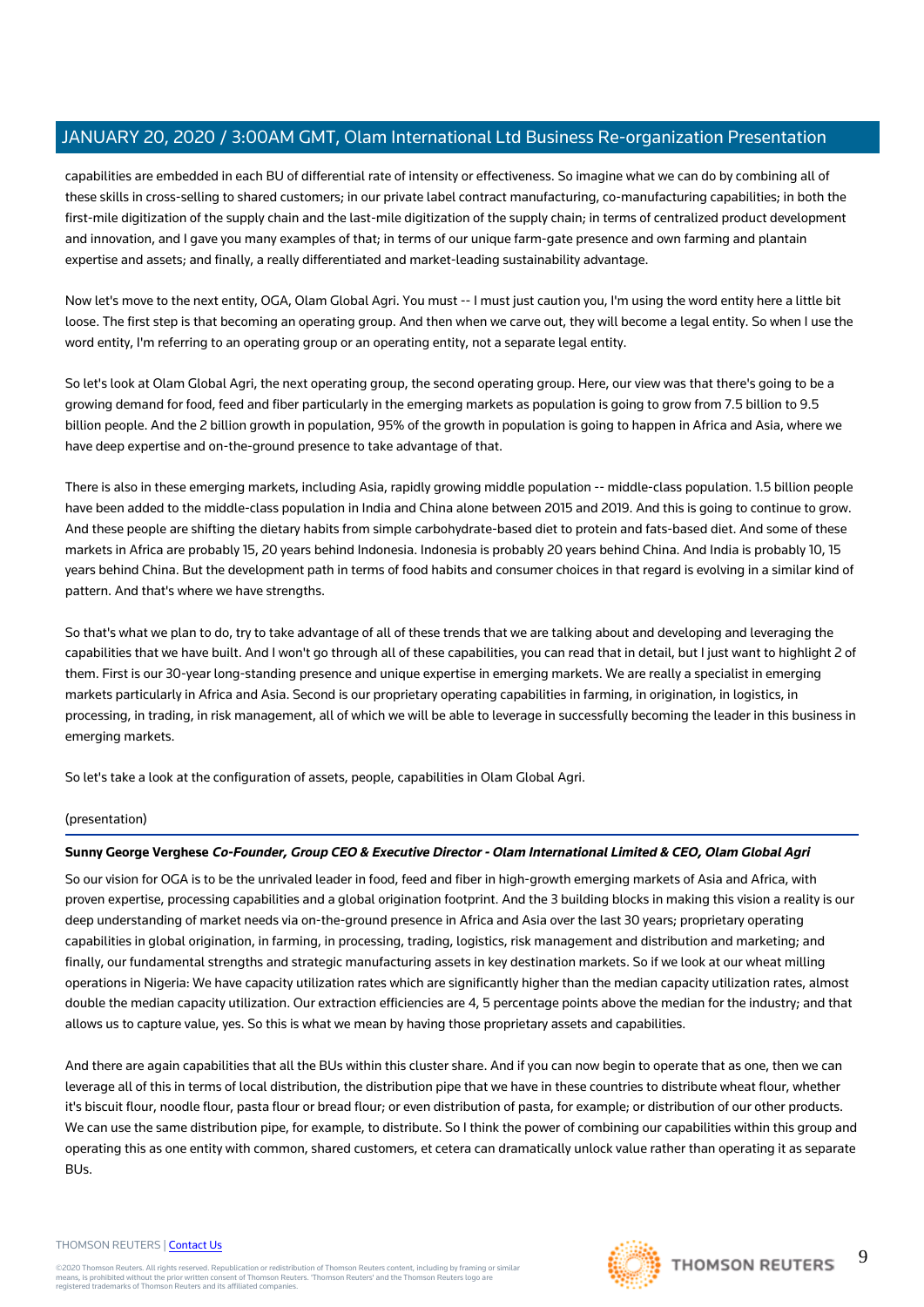And then the final entity, which is OIL, which is the holding company, Olam International Limited, the parent. It has 2 key roles: one as a steward and one as an accelerator.

As a steward, it has the following rules. One is to provide the parenting advantage to both OFI and OGA. What do we mean by the parenting advantage? One is to make sure that we can institutionalize the Olam Way across these 2 units after the separation. So what this means is institutionalizing our culture and values, our spirit, all of which sets Olam apart, which is one of our organizational advantages. We want to provide the parenting advantage. Second is to execute on cross-cutting initiatives, like the common properties that we have of AtSource. We are launching an eco calculator to calculate your personal footprint. So if you have breakfast in the morning, you'll take a photograph. It will tell you how much of carbon footprint and water footprint and waste footprint. If you then cycle to the office versus riding in your luxurious Mercedes car, it will tell you what the difference in footprint. Isf you take the MRT, what is the footprint? If you take a return flight from Singapore to New York and back, you will be having greenhouse gas emissions more than the annual greenhouse gas emissions of about 32 countries, per capita annual greenhouse gas emissions of 32 countries, one single return flight. And then we want to tell you what you can do about this once you get to know about it. So that's our eco calculator. We have re-imagineers programs. All of the stuff are common properties and intellectual properties of Olam. We want to deploy it and parlay it into this operating unit so that we can maintain that parenting advantage.

Second role as a steward for Olam International is to drive our key enablers and providing shared services to the 2 operating groups. In terms of key enablers, it is about the 4 enablers that I mentioned at the beginning of the strategic plan description which is about operational excellence, which is about sustainability, which is about digitalization and which is about leadership and talent. We have built some valuable intellectual property in these areas. We want to be able to embed these enablers in the operating units and in Olam. And finally, it is about shared services. We have 14 functions. If both these units reinvent the wheel and embed all of the 14 functions, it will result in cost dissynergies, so in order to optimize synergies, we are saying what should be embedded, what should be central, what should be shared in a hybrid model. And we are doing that detailed exercise through our work streams now.

So then the role is as an accelerator. The second role of the holdco is an accelerator.

First role as an accelerator is to nurture the existing gestating assets to full potential. And we have 3 gestating assets: the Packaged Foods business, which I described a little bit earlier; our Infrastructure & Logistics business; and the Olam Palm Gabon business. All of this also rides on some of the OGA teams, which is why in the initial phase, OGA and OIL will be one, yes. Because the Packaged Foods is all about Africa, Asia consumer story, right? The infrastructure is really massive infrastructure deficits in Africa. It's all about the Africa team in play. And Olam Palm Gabon is the world's -- I mean it is 100% RSPO-certified plantation.

So that is one, so nurturing gestating assets to full potential. I talked about incubating new engines for growth. And I discussed that in some detail, so I won't go through it again, but that's the role of OIL. And finally, a very important role is to manage the responsible divestments of the noncore and deprioritized assets and businesses identified in the strategic plan. So these are the roles it will play as an accelerator.

So let's take a look at what OIL will look like.

## (presentation)

## **Sunny George Verghese Co-Founder, Group CEO & Executive Director - Olam International Limited & CEO, Olam Global Agri**

So this is the role of Olam International, parent company of OFI and OGA, with a key role to unlock the full value of the Olam Group by providing active stewardship and to the new operating groups and as well as accelerating growth. The 3 building blocks here are to ensure continuity of the Olam Way, implement cross-cutting initiatives and drive key enablers across the 2 units and OIL; provide shared services to OFI and OGA to optimize synergies as appropriate; and nurture gestating businesses to full potential, incubate new engines for growth, future growth, and release capital from our responsible divestments.

And 2 key changes that we want to announce today is that the Board has appointed A Shekhar as the CEO of OFI, with immediate effect, and therefore he will now step down in his current role as the Group Chief Operating Officer of Olam, with immediate effect. I will

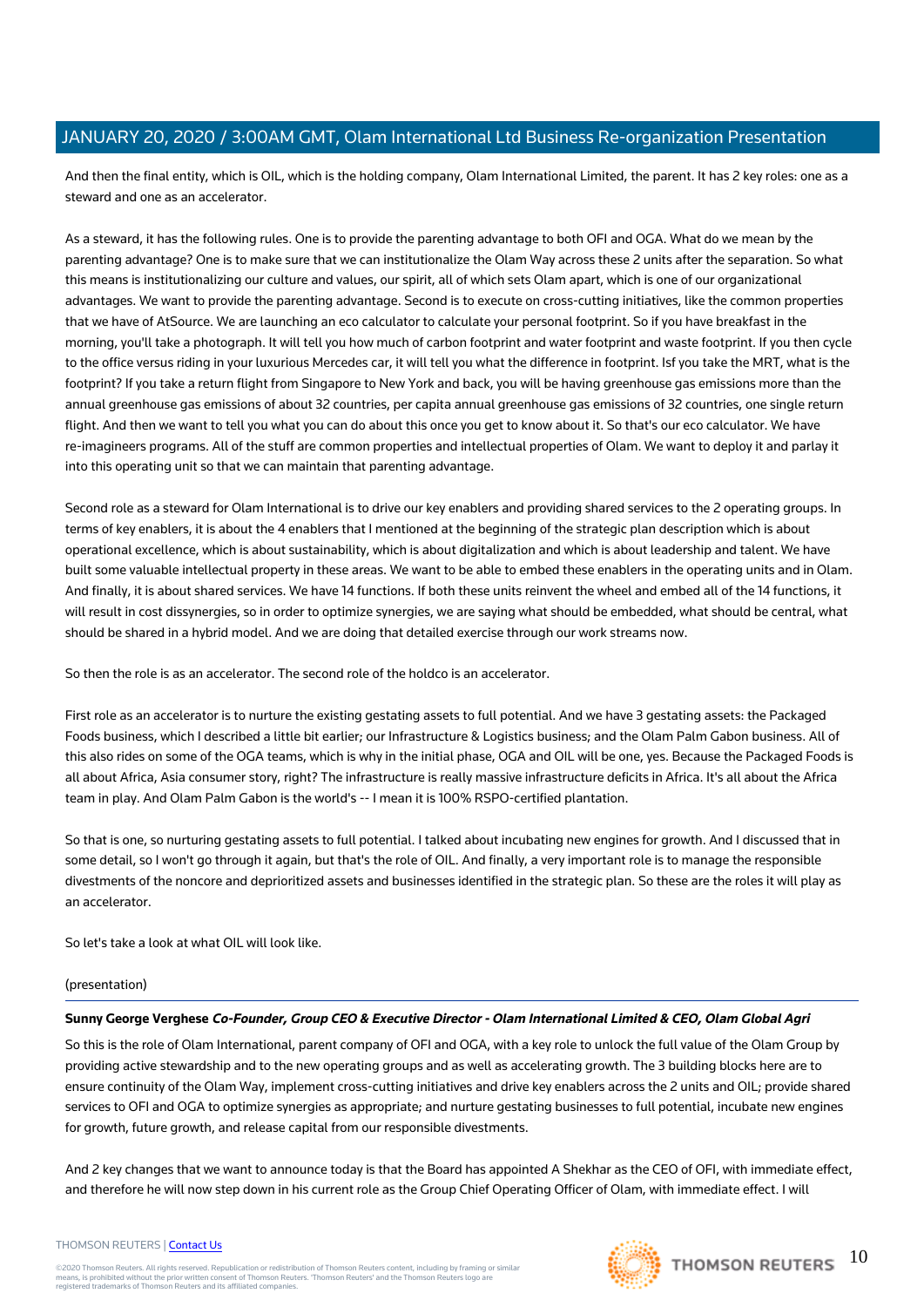continue to hold charge as CEO of OGA and OIL and also as the group CEO. We are making other organizational structure and related changes, which we will announce as and when they are finalized.

The next thing that I want to highlight is that this is going to be executed in a stage-gated execution plan. We believe that this whole process will be executed in 4 key steps. The first step is resegmentation of the business, which is happening today. So we, as of today, are resegmenting Olam into these three, 2 operating entities and 1 holding entity, OFI, OGA and OIL. So that's the first thing. It's happening today.

The second step is reorganization. We are now going to run these businesses with a dedicated organization structure, and they will be run as one OFI and one OGA. And that's going to happen within the next 3 to 6 months, so by the first half of 2020, the first 2 steps will have been completed, resegmentation and reorganization. The third step is a carve-out. And in order to progress to a carve-out, we have to meet certain qualifying conditions or some criteria, which includes validation of this whole reorganization plan and in particular validating the valuation thesis that we have developed in terms of what is the potential of this unlocking value. We feel very confident that this will unlock value. And therefore, we are progressing this plan with the intent to do so, but we have to validate it before we pull the trigger. How long will that take? It can take between 12 and 18 months for the carve-out, and it can take between 24 and 36 months for the eventual listing because we will do it sequentially. We won't do it concurrently because it's a big task to carve out and list one of these entities, so we will be doing this sequentially. So the whole program will get completed in this 18- to 36-month window as we progress this on a sequential basis. If for any strange reason our thesis doesn't hold true and we don't progress with step 3 and step 4: Step 1 and step 2 are irreversible because that is how we want to run this business going forward, so we will not be going back on step 1 and step 2. We are starting with the intent that step 3 and step 4 are natural, logical progression and extension of completing this exercise. And that is the fundamental thesis today.

And step 3 is therefore carve-out, and step 4 is the potential IPO.

So the key takeaways. This is my last slide.

So the first key takeaway is that the company has made significant progress in the first year of its strategic plan 2019 to '24 implementation. So I've provided you substantial, substantiating evidence. So this exercise is not about discarding the strategic plan. It is building on the strategic plan. So that's the first message. The second message is, by reorganizing our current business into OFA and OGI (sic) [OFI and OGA], 2 distinct, new operating groups or entities, it simplifies the portfolio. It sharpens our focus. It allows investors to participate in the 2 distinctly and separate teams via potential carve-outs or IPOs and accelerates profitable growth. Before you ask me a question which of this is more valuable, let me tell you both are equally valuable. There's no step child here. We believe that both are very different kinds of businesses, will have different kinds of investors but have -- both got great opportunities. So both are equally attractive for us.

The third thing we want to say is -- as a message is that Olam International will hold the 2 new operating groups; will provide parenting advantage; will enable and optimize synergies by providing relevant, appropriate shared services; develop gestating businesses to full potential; incubate new engines for future growth; and release capital from responsible divestments. And here I want to point out we're not doing this exercise to monetize value and sell this company and go off into the sunset. That's not our business. Our business is building companies and growing companies. We believe that we are the best long-term natural parents and owners of this business, right? So we would like to own this business into perpetuity if we earn the right to be the best parent for these businesses.

And the final thing that I want to say is that we believe that this reorganization will maximize Olam's long-term value.

Thank you. I hand over to Hung Hoeng.

## **Hung Hoeng Chow Olam International Limited - General Manager of IR**

Thank you, Sunny. Please remain on the stage for the question-and-answer session.

At this point, I would like to invite A Shekhar, Executive Director of Olam International and now CEO of Olam Food Ingredients, to join us

#### THOMSON REUTERS | [Contact Us](https://my.thomsonreuters.com/ContactUsNew)

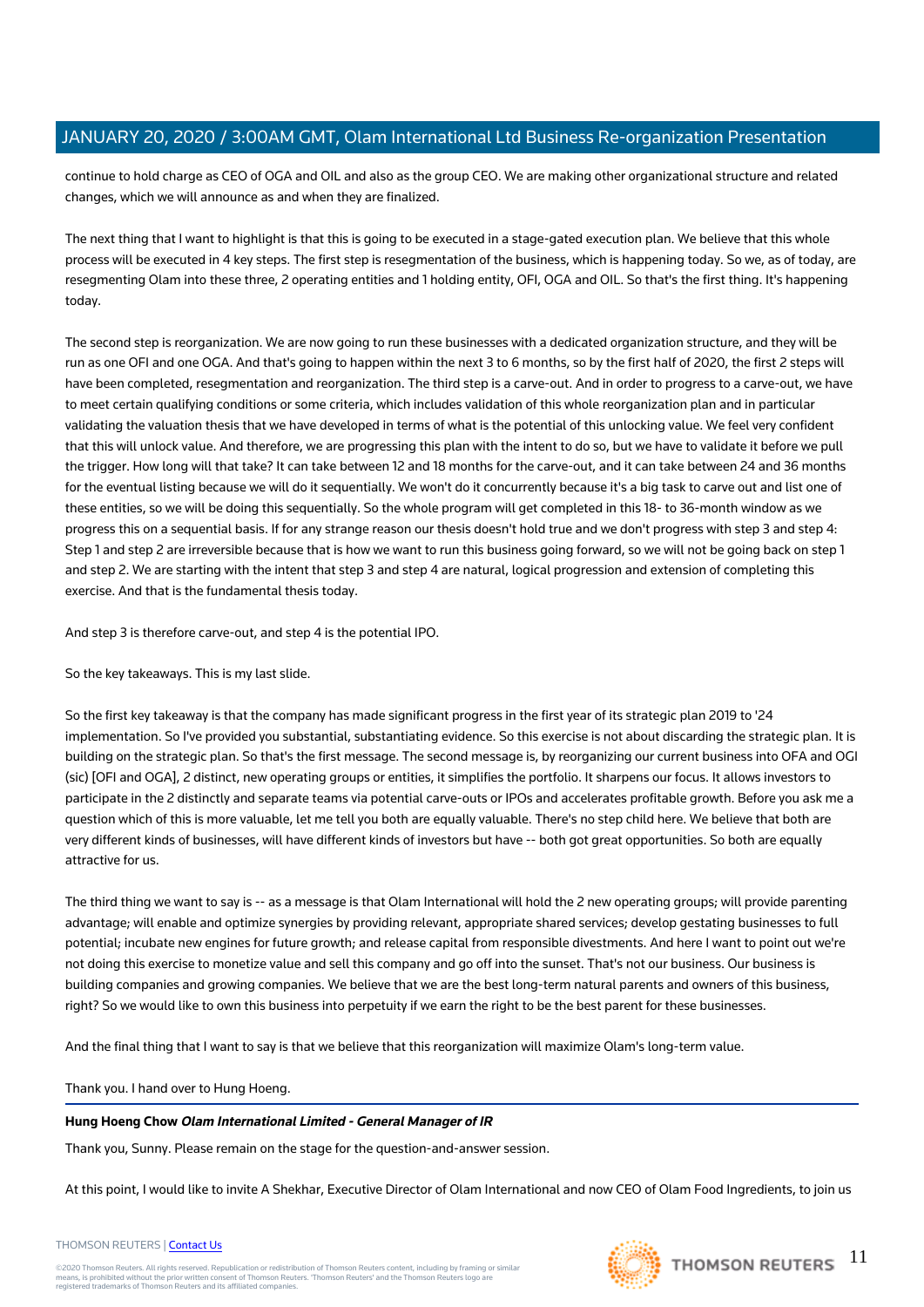for the Q&A session.

We'd like to take questions from the floor, audience from the floor. Please pick up the microphone from one of my colleagues who are standing at the sides, and let us know your name and the company you represent.

Yes, the lady with the stripes.

## **QUESTIONS AND ANSWERS**

#### **Bastavee Barooah Banker - DBS**

This is Bastavee from DBS Bank. First of all, congratulations on this big step. I just wanted to check in terms of the shared services under OIL. Is financing going to be one of the services that the holdco will be handling for the group?

#### **Sunny George Verghese Co-Founder, Group CEO & Executive Director - Olam International Limited & CEO, Olam Global Agri**

I think I'll ask, invite Shekhar to talk broadly about how we are thinking now, that our work streams being set up and therefore the final determination [really done]. The Board has set up a Board steering committee; and the Board steering committee, yes, will set up a project team and 12 work streams. The question that you're raising on financing will be addressed by 1 specific work stream. And we will try and provide clarity as quickly as possible, but Shekhar can talk to you about our guiding principles on how we are going to do that.

#### **Shekhar Anantharaman Executive Director - Olam International Limited & CEO, Olam Food Ingredients**

So conceptually we want this to work with the principle that all the corporate functions and shared services is where -- they're housed where they are most effective in extracting full value for the group. So some of these might be embedded deep into the operating groups. Some of them might have an hybrid structure, something in holding company and something in the groups. And some of them would probably remain in the holding company and we would like to offer those services to both operating groups. So it's a little bit of a nuanced approach to each of these functions, and financing especially, because of the nature. So I can say one thing right off the bat. Since all the financing will remain in OIL, that is the holding company for -- 100% owning both the operating groups. So for the next near term, let's say next couple of years, until we actually do a carve-out, it is at that point of time we'll decide whether some debt might be embedded in the operating groups or not. And that will be something that will be discussed with all the key partners, whether banking and other in the capital market, but at this time I would envisage that the holding company will continue to provide a significant part of -itself.

## **Sunny George Verghese Co-Founder, Group CEO & Executive Director - Olam International Limited & CEO, Olam Global Agri**

So as I mentioned, we are not yet creating any legal entities. So these are operating groups, so they're divisions at this point in time. And the treasury will continue to work the way it is working today as a centralized treasury for both the OFI operating group as well as the OGA operating group as well as OIL. So there will be no change pre carve-out. When we carve out 18 or 24 months down the road, we have to make the determination of what will get embedded in the 2 legal entities that have been carve out and what we will be with Olam, but because Olam is going to hold 100% of these 2 entities and -- therefore, it has to consolidate the accounts of its 100% owned subsidiaries. And when we list whatever our holding will be, 75%, 80%, whatever it is going to be, we will be still consolidating both those entities as OIL. And therefore, what we will do in terms of centralized treasury and financing, there might be some nuanced variation with the current. So for the next 2 years, there'll be no change. After carve-out, we'll determine. And that, we will obviously keep you updated on how we will do that.

## **Hung Hoeng Chow Olam International Limited - General Manager of IR**

Is there a next question from the floor? Yes, Takashi?

#### **Takashi Nakano Journalist - Nikkei**

This is Takashi from Nikkei. I have a question on B2C initiative. So in which countries are you going to provide your B2C products? And would it be inevitable that your new products take some of shares over your B2B customers' products?

#### THOMSON REUTERS | [Contact Us](https://my.thomsonreuters.com/ContactUsNew)

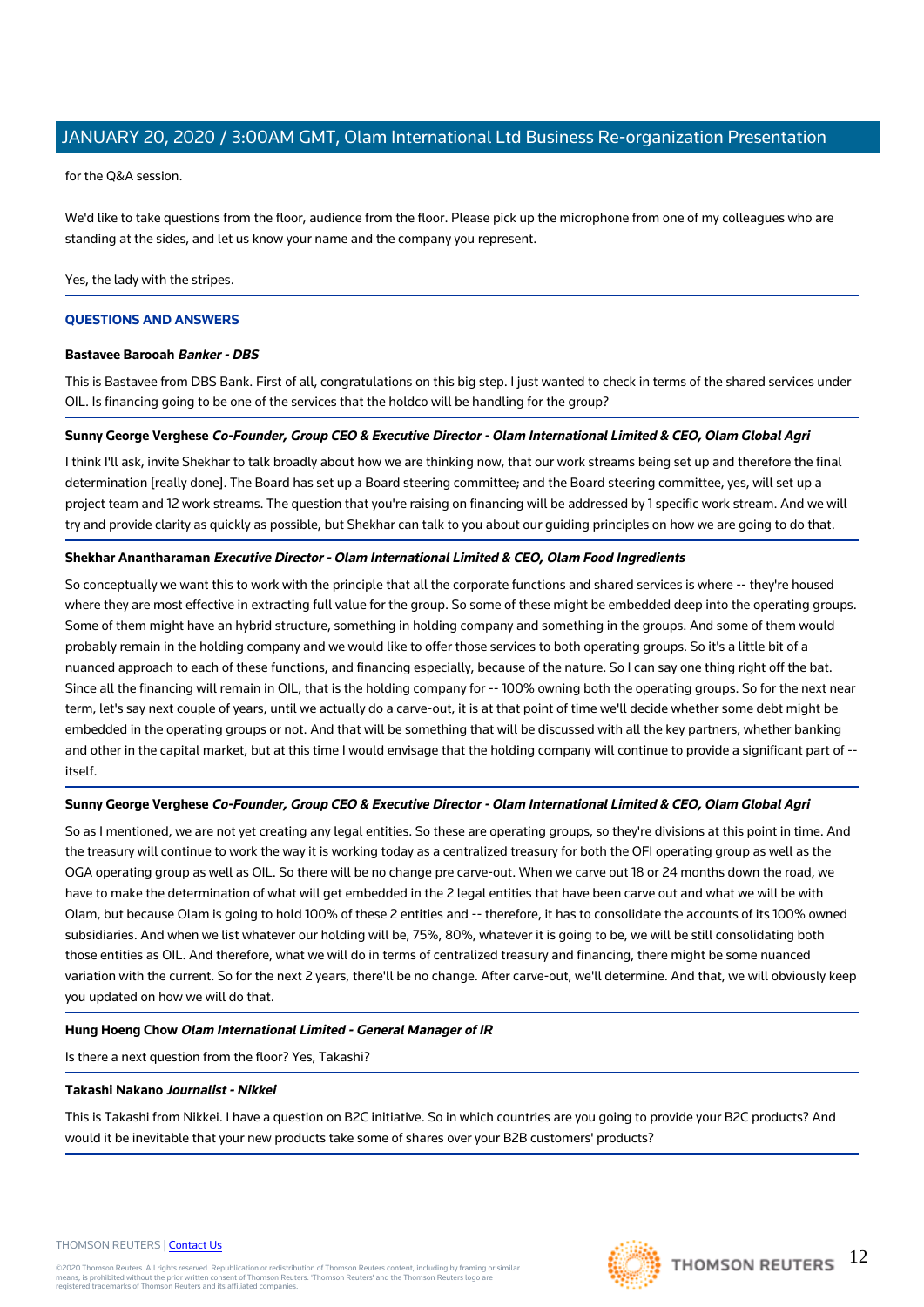#### **Sunny George Verghese Co-Founder, Group CEO & Executive Director - Olam International Limited & CEO, Olam Global Agri**

So one is we have not yet decided which markets. Our quantitative and qualitative market research studies were done in 6 cities. That was San Francisco, Denver, Singapore, Tokyo, Berlin and Oslo. So these are 6 cities where we've done qualitative and quantitative research. We have not launched anything at this point in time, so we obviously can't launch in multiple countries and multiple markets. So when we do the launch towards the end of this year, we will -- it'll become more apparent and clear, what we are doing. The second is this is a very different offering. It is a [B2C] (corrected by company after the call) offering, and we will structure it in a way that it minimizes any channel conflict with our existing B2B customers.

#### **Hung Hoeng Chow Olam International Limited - General Manager of IR**

There's a question -- gentleman.

#### **Jean Eichaker Banker - Unicredit**

Thank you very much for the presentation. I work for Unicredit. My name is Jean. Actually, my question is also related to B2C. I have a few specific questions. We'll see if you can address those questions.

# **Sunny George Verghese Co-Founder, Group CEO & Executive Director - Olam International Limited & CEO, Olam Global Agri** Sure, yes.

#### **Jean Eichaker Banker - Unicredit**

My first question related to this initiative is how much top line growth do you think it's going to generate. At which margin, which markets? Are you going to retail through large retailers, or are you going to retail online?

# **Sunny George Verghese Co-Founder, Group CEO & Executive Director - Olam International Limited & CEO, Olam Global Agri**

Yes.

#### **Jean Eichaker Banker - Unicredit**

Yes, let's start with those few.

## **Sunny George Verghese Co-Founder, Group CEO & Executive Director - Olam International Limited & CEO, Olam Global Agri**

Okay. So the first question is impact on revenues. We have no idea, so I can't answer that question, yes. The second question, in terms of margins, the boundary condition for this business is, if they can't generate a gross margin, gross operating -- I'm sorry, gross margin, after manufacturing overheads, of between 40% and 50%, we won't get into this business. So there's very high-premium strategy, a very niche strategy. It's not a mass market strategy. The third, whether we will go through retailers, et cetera: Our current vision is to create virality through social media, and we want to do this as a direct-to-consumer proposition. If we succeed in creating virality, direct-to-consumer proposition, then this will be a very differentiated business; claiming, first, the Board has to decide whether we want to do this or not. We have to present options to the Board. So it is premature. I was only explaining to you this in terms of the role of OIL as an incubator. And we have to resolve the other issues of channel conflict as well. All that we know now is that there is -- so when we look at these new ideas, we look at it in 4 lenses. We use 4 dimensions to assess it.

First is desirability. Does it matter? Who cares about this, right? So now we have got enough evidence that there is a segment of the population in these 6 cities that we did this deep work on, research on -- that it does matter to these guys. And they're willing to pay money for this kind of -- so it does matter. The second test for us is viability, and viability for us is can we make money or can we create value for ourselves. It might be very desirable, but if there is no viability, then we won't consider it. And that is why I know that we are very clear. If we don't get a 40% to 50% gross margin kind of businesses, we're not interested in getting into those businesses. The third is about feasibility. Operationally and technically, is it feasible to provide sustainable traceability propositions that we are offering right from the farmer to the consumer? Is it technically feasible from a digital standpoint? From a technology standpoint, is it feasible? We believe it is feasible from a technical and product standpoint. And the last is winnability, okay? It is desirable. It matters. We can monetize value. It is feasible, but can we win? What is Olam going to bring to the table that will give us a proprietary advantage or unfair advantage to win? So we believe that our sustainability assets, our AtSource assets, our eco calculator assets, our direct farming -- we have an Olam Direct operation which is buying directly from the farmers, Olam Traceability digital module, the Olam Farmer Information

#### THOMSON REUTERS | [Contact Us](https://my.thomsonreuters.com/ContactUsNew)

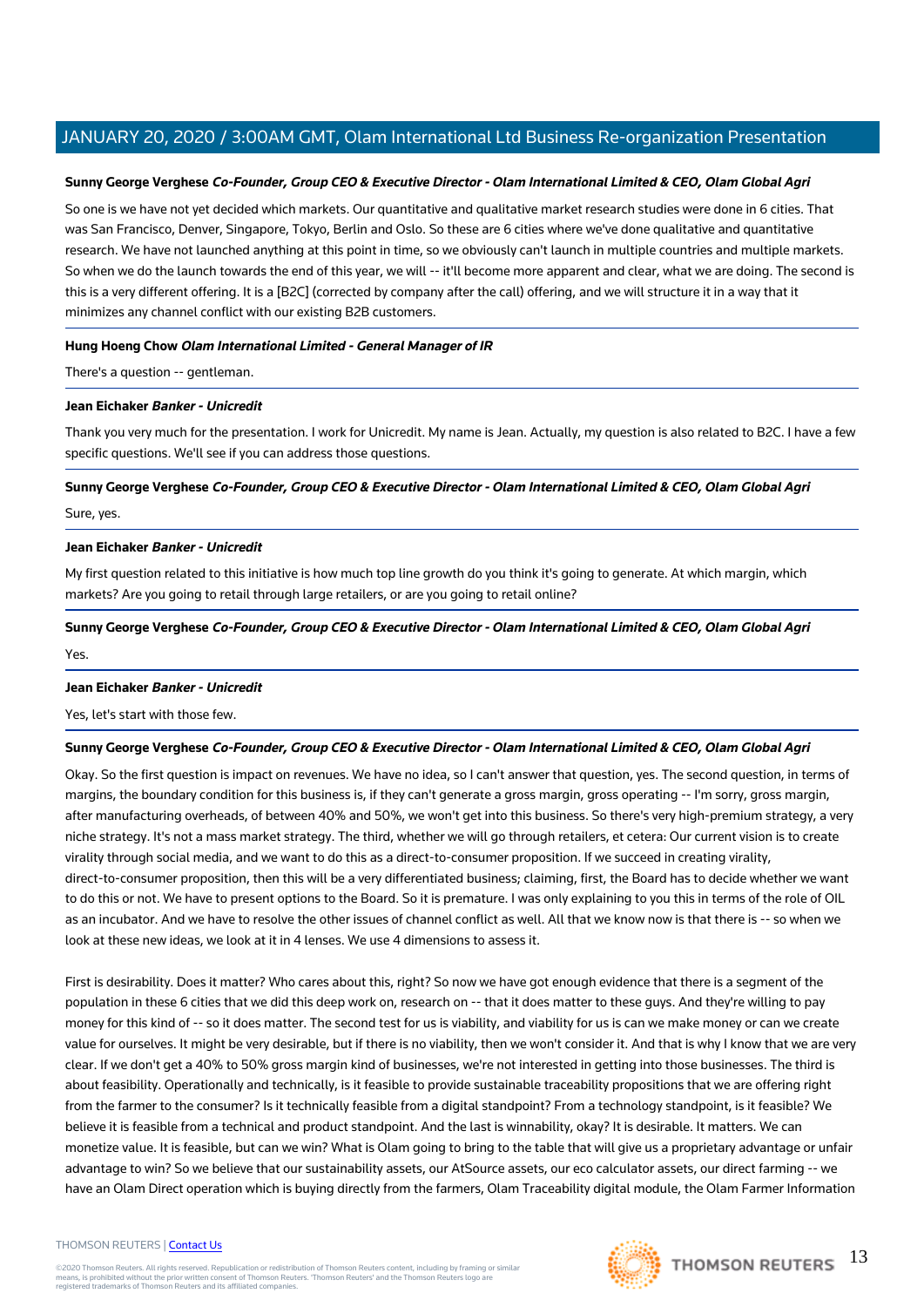System. All of these, we believe, are proprietary latent assets and capabilities that we can really activate in helping us win.

So when we answer these 4 questions and we have a robust business plan, then the next stage is we have to take it to our Board. And the Board will scrutinize this and determine whether -- and then we have to resolve the channel conflict issues, which is part feasibility for me, and then take the step forward. So don't get too excited about it today. It might not even see the light of day if our Board decides not to go ahead with this, but our job as a management team is to generate these options and present it to our Board.

#### **Hung Hoeng Chow Olam International Limited - General Manager of IR**

And do you have a follow-up question? You have follow-up questions...

#### **Jean Eichaker Banker - Unicredit**

No, no. I think it's...

#### **Hung Hoeng Chow Olam International Limited - General Manager of IR**

Can you use the microphone, please? Yes.

**Sunny George Verghese Co-Founder, Group CEO & Executive Director - Olam International Limited & CEO, Olam Global Agri**

#### No. It is okay...

#### **Jean Eichaker Banker - Unicredit**

--Thank you very much. I think I have much more clarity on this initiative.

#### **Hung Hoeng Chow Olam International Limited - General Manager of IR**

Is there a question from the floor? If not, I'd like to turn my attention to -- yes, there's a question at the back, yes.

#### **Serene Soh Banker - ANZ Bank**

Yes. I'm Serene Soh from ANZ Bank. I've just got a question in terms of stage 3 and stage 4. I suppose it will take a couple of years for you to work through the process but just wondering. At this stage, would you have any idea in terms of, if assuming the IPO goes through for OFI or OGA, would privatization of OIL be on the cards? And my second question is around the shareholding structure of OIL. Do you anticipate there will be any changes at this stage?

#### **Sunny George Verghese Co-Founder, Group CEO & Executive Director - Olam International Limited & CEO, Olam Global Agri**

Okay. So some of these questions, you have to direct it to our shareholders. I cannot speak on behalf of our shareholders. All that I can say is, as a Board, we feel very confident that we will receive the full backing and support of our shareholders. Why do we feel confident? Because the Board has in a very responsible way consulted widely with all our stakeholders. And we believe that, since this is going to unlock long-term value, we are very confident that we will get the full support of our shareholders. The question of what the shareholder will actually do is not fair to address it to us. You have to address it to the shareholders. The second issue of whether the shareholders will have the same shareholding post carve-out and listing, pre carve-out, et cetera: All shareholders, even if they are going to remain continuing shareholders, and we hope that our large long-term shareholders will remain continuing shareholders. The moment you do an IPO and carve-out, all of this will get diluted because we're going to offer 20%, 25%, whatever that number is going to be which we'll determine later, to the market. But any individual shareholder decision, again you cannot address it to us. You will have to address it to the shareholders. So that is on the shareholders. What was the other question that you had?

## **Serene Soh Banker - ANZ Bank**

Privatization...

#### **Sunny George Verghese Co-Founder, Group CEO & Executive Director - Olam International Limited & CEO, Olam Global Agri**

Again that's a shareholder question. Any shareholder, if he chooses, can decide to make an offer for the company. That's not a management call and that's not a Board call. The Board will have to react to any potential shareholder wanting to do a privatization. So that, again, is not our call.

#### THOMSON REUTERS | [Contact Us](https://my.thomsonreuters.com/ContactUsNew)

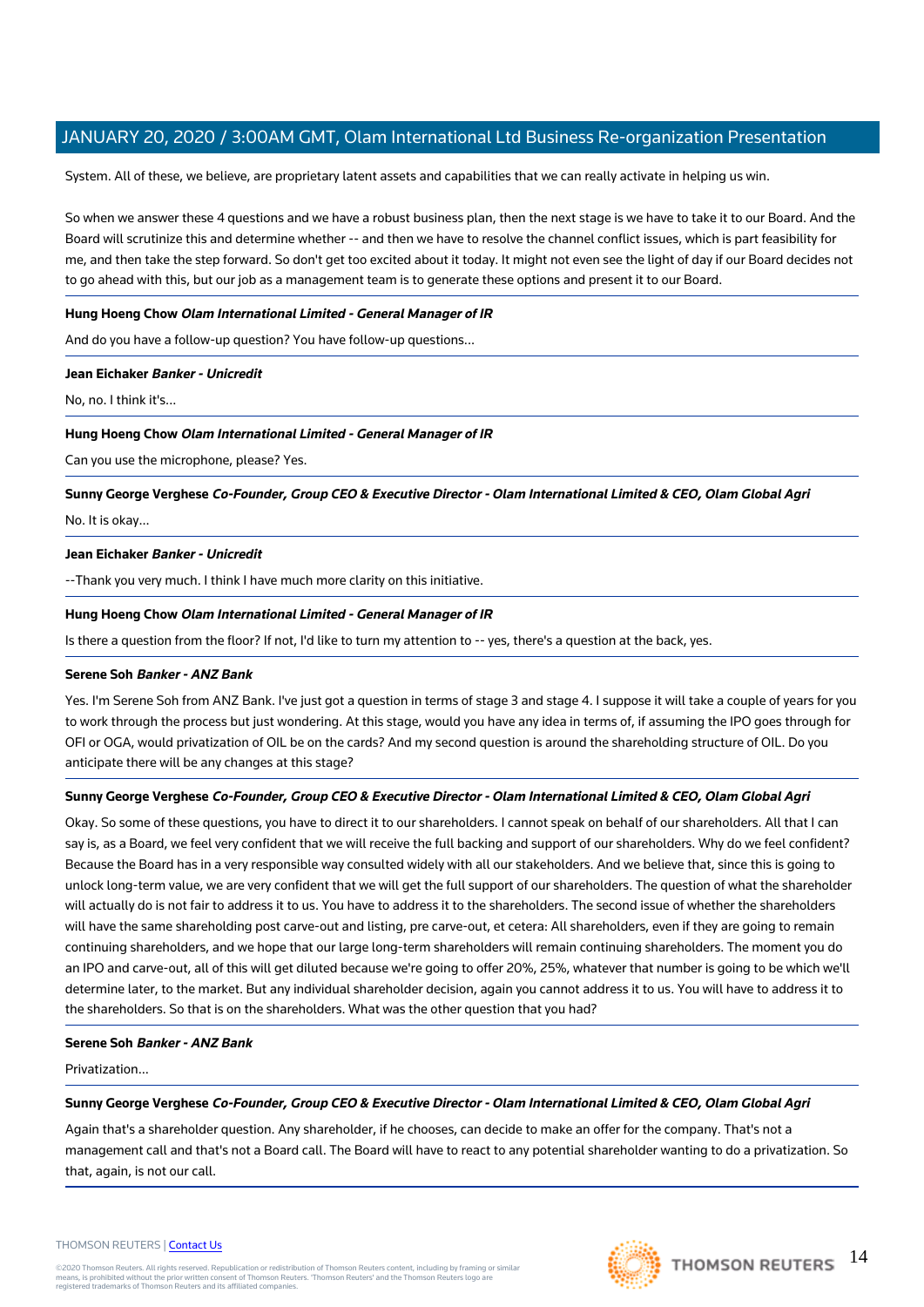#### **Hung Hoeng Chow Olam International Limited - General Manager of IR**

Thank you for the question. I'll move on to questions coming online from the webcast. And the question is regarding what is -- what are the 2 businesses? OFI and OGA. How are they valued currently? And what do you think are the desired valuations you'd like to achieve?

#### **Shekhar Anantharaman Executive Director - Olam International Limited & CEO, Olam Food Ingredients**

At this point of time, we have a valuation for Olam International as a whole which includes both the OFI businesses as well as the OGA businesses and other gestating and incubating businesses. I think the first step for us is to really resegment and reorganize into these new operating groups. And as we win in the marketplace, as we reorganize and make those changes in the marketplace and start announcing results in those formats, which will start from the end of H1, Sunny highlighted, that's the time when we will be able to get better view on the kind of valuation for these 2 independent groups. And so today, we're not starting with the premise that -- of a certain valuation number, and which is the reason why we have this delivery-stage-gated process. Our first job is to ensure that these 2 opportunities that we feel very strongly about be reorganized for maximum impact. If we get that impact, if we get the story out there to specific investors who might be invested in these specific teams, once the results start speaking for themselves, we will get a view on the value. And obviously, if we decide to go ahead with an IPO or carve-out, we would hope that the value is significantly higher for Olam as a whole from where it is today. We feel quite confident that, if we get -- do our job in the next 18 to 36 months, we'll get there, but we are not starting with a precise number of what these groups are valued at today or what we expect these groups to be valued in the next 2 years.

#### **Sunny George Verghese Co-Founder, Group CEO & Executive Director - Olam International Limited & CEO, Olam Global Agri**

Obviously, we are doing this because we have a thesis that this will unlock value, illuminating value that already exists in the business; and also help us to accelerate value by reinvesting the proceeds we will raise from a potential carve-out and an IPO to accelerate profitable growth. So we believe that there is a thesis. You all do this for a living in terms of valuing companies, so soon, we will ask you what you think is the value of this. We don't do this for a living, so we'll leave that determination to you, but the first source of value creation for us is executing our strategic plan and meeting our financial goals and targets. That will itself dramatically uplift value of Olam. So that's the first part.

The second part is, by reorganizing Olam in the way that we are doing now and creating these coherent groups with distinct equity stories and a compelling vision, there will be investors who believe in this vision and who want to be part of this vision, who will be hungry for these businesses who will come and pay us better value because now they're not getting the businesses that they don't want and they want this team and this kind of businesses. Now there's an opportunity for us to get it. So by getting the kind of investors who believe in these teams and who want an exposure to these teams, we believe we will get re-rated as another source of value. Then when we do the IPO and the carve-out and raise capital, we are going to reinvest that capital for further accelerated growth, and that will drive value creation. And then finally, as we take all these troubled, challenged, exiting assets, et cetera, difficult assets that we want to exit over the next few years, that will dramatically unlock value as well, all right? So there are many sources of creating value, and we are focused on concurrently executing on all of these. And that is why the way we organize for execution is very important, because some of you might be troubled by the fact that we have a fairly transformational and strategic plan to execute. And then we've got now a fairly transformational and reorganization plan to execute, and will there be a challenge overload? And can we effectively manage this? So the Board has decided to create an implementation structure and governance structure with the Board steer com, a project team, 12 work streams. And we are making sure that business as usual can be run and somebody is minding the shop while there is a team that is executing this implementation. And therefore, we are preparing ourselves to make sure that we can grow both concurrently well.

## **Hung Hoeng Chow Olam International Limited - General Manager of IR**

Since the question is on funding. There's this question on funding at the operating company level or independently. So will OFI and OGA be funded at operating company level independently? Or will Olam International be raising the capital and injecting into the 2 entities as and when needed? And what happens when they are individually...

**Sunny George Verghese Co-Founder, Group CEO & Executive Director - Olam International Limited & CEO, Olam Global Agri** Yes, (inaudible), but Shekhar can explain this...

#### THOMSON REUTERS | [Contact Us](https://my.thomsonreuters.com/ContactUsNew)

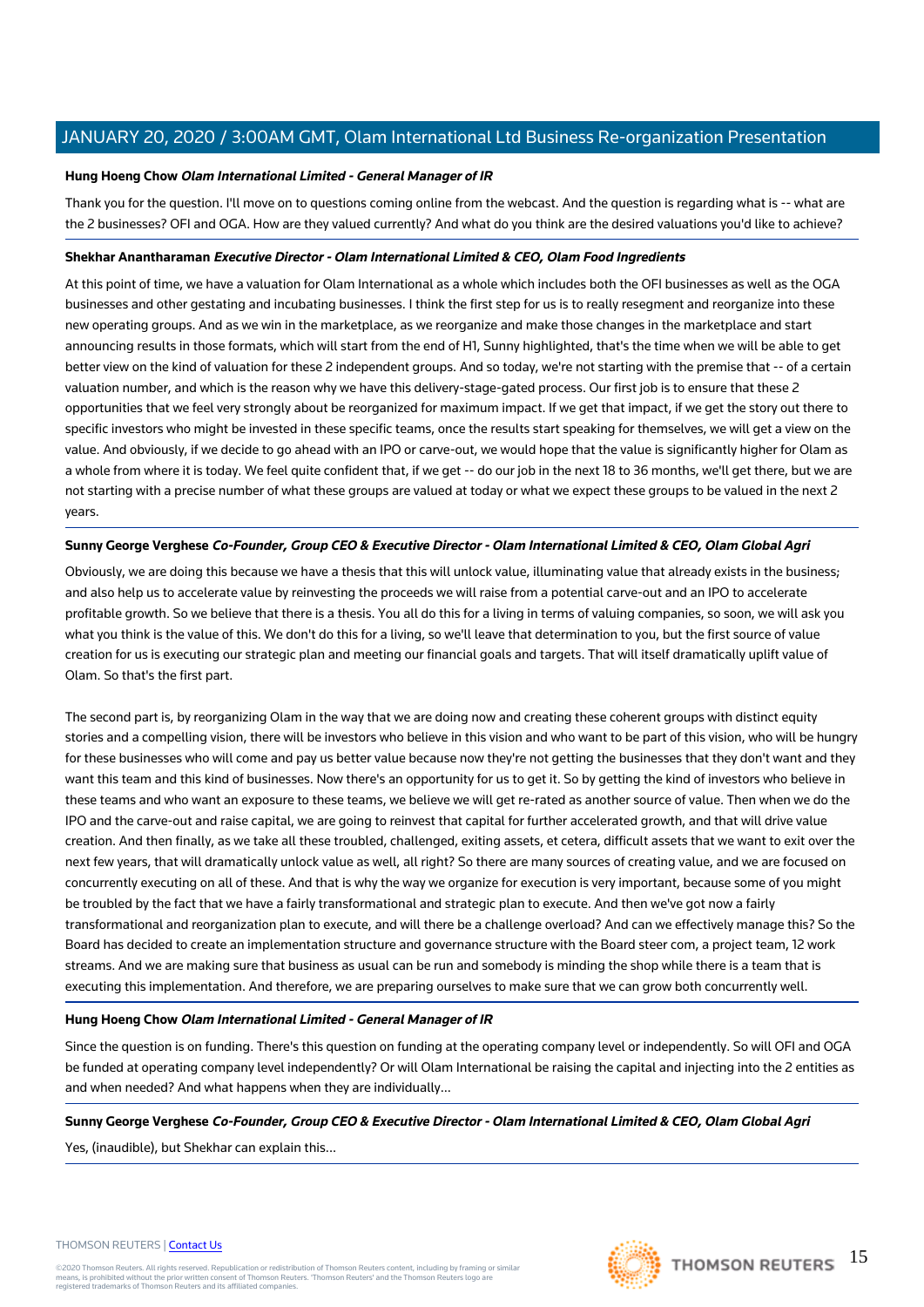#### **Shekhar Anantharaman Executive Director - Olam International Limited & CEO, Olam Food Ingredients**

Yes. It was pretty similar to the question raised earlier. Again it's a matter to be worked upon. There will be clearly possibilities to do it. And even today, for instance, there are subcos of Olam International where we raise debt or where we sub-allocate debt at the operating subsidiary level. So then these possibilities are there to -- for Olam International to continue to be the entity which is raising debt, managing debt and sub-allocating debt to the individual groups. There might be reasons and rationale to raise some debt or -- at the operating group.

After carve-out, that changes will potentially happen, we have not made any determination at this point in time. We will do whatever will allow us to optimize synergies and minimize dissynergies and costs. Unless, of course, if you tell us now that, raising debt at the sub level, you will give us cheaper financing, then it's a different matter altogether.

#### **Hung Hoeng Chow Olam International Limited - General Manager of IR**

There's a question on operating metrics. What key operating metrics of OFI and OGA do you plan to disclose going forward?

#### **Shekhar Anantharaman Executive Director - Olam International Limited & CEO, Olam Food Ingredients**

Yes. So at the end of H1, we will be addressing this both for the historical financials for these independent operating groups as well as key operating metrics that might define the progress of these groups going forward. So we would like you to hold that question for the next 6 months. And it's something that we'll address fairly and squarely when we address both the historical financials and the future method, but clearly the attempt would be for all investors, debt and capital equity investors, to understand these 2 operating groups better and be able to model them and be able to value them in a much better manner than today they are able to do across 16 BUs and platforms that we have today or 12 BUs and platform that we are continuing with. So the attempt will be to provide that clarity in each of these operating groups.

#### **Hung Hoeng Chow Olam International Limited - General Manager of IR**

Yes, Amos?

#### **Amos Ang Analyst - DBS**

This is Amos from DBS. In the strategic plan, you mentioned some free cash flow targets at the group level. I'm just wondering if you are able to share some targets at the -- at both segments level. And I suppose you will be giving us the financial breakdown going forward for these 2 groups. Maybe if we can share the targets for...

#### **Sunny George Verghese Co-Founder, Group CEO & Executive Director - Olam International Limited & CEO, Olam Global Agri**

So as Shekhar mentioned, we are in the process now of recasting our historical financials based on these new operating groups. We have to -- we are also planning to provide our first year -- first half results of 2020 reporting and thereafter on these new operating groups. Shekhar has mentioned that there is team working on what are the relevant metrics that should be given to investors and analysts to help them model the prospects of this business. And the -- what kind of right balance do we need to get? If we give you hundreds of data points and information and metrics, you're going to get more and more confused, so our challenge is how do we simplify this. Because the big objective of doing this exercise is make it simple -- simpler, not simple, make it simpler. And that is something that we will do. So whether it will be FCFE targets or it will be a capital efficiency target or whether it'll be a return target, whether it'll be a margin profile target. So all of this is still to be determined. What are the metrics that will enable you to understand our business better and model the prospects of the business better is something that the Board and the working teams will be working on closely. By the first half results, when we announce the first half results, this will become much clearer to you. Then you will have more information. Historically, how did they do? How are they done currently?

#### **Amos Ang Analyst - DBS**

Thanks for that. Can I just ask if you have continued divestment plans? Because I think you mentioned some noncore assets within the OGA segment...

#### THOMSON REUTERS | [Contact Us](https://my.thomsonreuters.com/ContactUsNew)

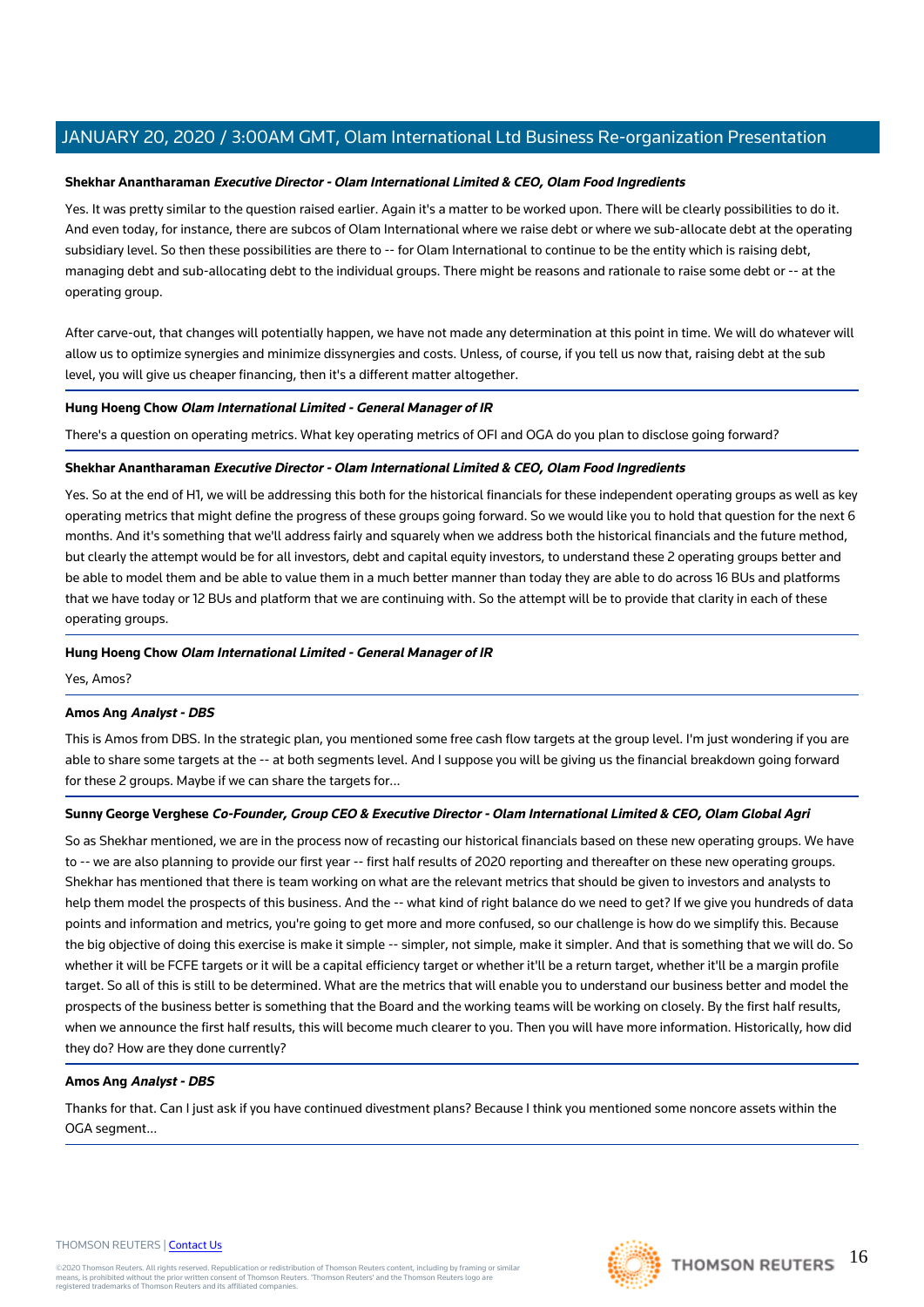#### **Sunny George Verghese Co-Founder, Group CEO & Executive Director - Olam International Limited & CEO, Olam Global Agri**

Yes -- no, no, no, not within OGA. We have noncore assets in the OFI segment and the OGA segment. Right now, they're embedded in OFI and OGA. Now we are taking all of those noncore assets, deprioritized businesses which we had identified from OFI and from OGA; and putting them into the holdco so that you can see the undistorted full value of OFI and OGA without these assets. Because we've already taken a decision as a Board to divest these assets. And I reported to you on the progress of what has been divested this year. So we have shut down 6 or 7 out of those 25 assets this year. So similarly, we will accelerate that. And by 2022, we hope that we will have solved for this, latest 2023, of some assets. Bulk of the assets, by 2022, we'll have solved for. So that is a temporary problem, but it's not OGA assets. It is assets from both OFI, OGA and actually OIL also.

#### **Hung Hoeng Chow Olam International Limited - General Manager of IR**

Just to add we will be announcing our first half results in middle of August this year, so we can look forward to receiving the financials of the 2 groups. Yes, back to you...

#### **Jean Eichaker Banker - Unicredit**

So to bounce back on this Q&A session on assets. Where will you place your infrastructure assets, in OFI or OGA?

#### **Sunny George Verghese Co-Founder, Group CEO & Executive Director - Olam International Limited & CEO, Olam Global Agri**

No. Infrastructure assets that you see is in OIL.

#### **Jean Eichaker Banker - Unicredit**

#### So it's OIL.

#### **Sunny George Verghese Co-Founder, Group CEO & Executive Director - Olam International Limited & CEO, Olam Global Agri**

So OIL has operating assets underneath it. And one of the operating -- group of operating assets it has is all our gestating businesses, which it has to take to full potential. So infrastructure assets are in OIL. And the Packaged Foods business assets are in OIL, and Olam Palm Gabon assets, because these are our 3 gestating businesses. We are investing in it and it's still continuing to grow. It's still gestating. So these 3 assets are in OIL. All of the 25 assets that we have identified for divestment and deprioritized both in OFI, OGA and OIL are part of OIL now.

#### **Joanna Seow Journalist - The Straits Times**

Joanna from Straits Times. Would you be able to give any examples of these 25 assets that you've identified for...

#### **Sunny George Verghese Co-Founder, Group CEO & Executive Director - Olam International Limited & CEO, Olam Global Agri**

I can give you the 6 that we've divested this year. So it was closing down our Fundamental Fund business, closing down our Rubber trading desk globally, closing down our Sugar trading desk globally, closing down our fertilizer desk globally and shutting down our - selling off our Argentinian peanut farming and shelling operations in Argentina and shutting down our Lat Am Wood Products trading desk. So these 6 are -- so we did this year, so -- out of the 25. Then we have the balance left to do in the next couple of years. And next year, in -- this year, in 2020, I think we'll be making a much bigger progress in shedding off some of the others. But if I tell you all the specific as -- we're going to divest, then I'm putting a bull's eye on it. And people will take advantage of the fact it is an exiting asset and beat us down on the valuation and the pricing, so we won't specify which asset, but the Board and our stakeholders know what we're trying to do.

#### **Hung Hoeng Chow Olam International Limited - General Manager of IR**

Thank you. Any more questions from the floor? I have one that come through online. Do you see the business model, strategy of the Olam Group or its respective carved-out entities changing post reorganization?

#### **Shekhar Anantharaman Executive Director - Olam International Limited & CEO, Olam Food Ingredients**

I think the -- we are going to build upon the strategy. We've got very strong platforms that we've built both within the OFI group as well as within the OGA group. So it's going to build upon that strong leadership position that we've got. In the strategic plan we also had very ambitious targets for each of these businesses in each of these groups, and therefore -- and that's already underway and we are quite

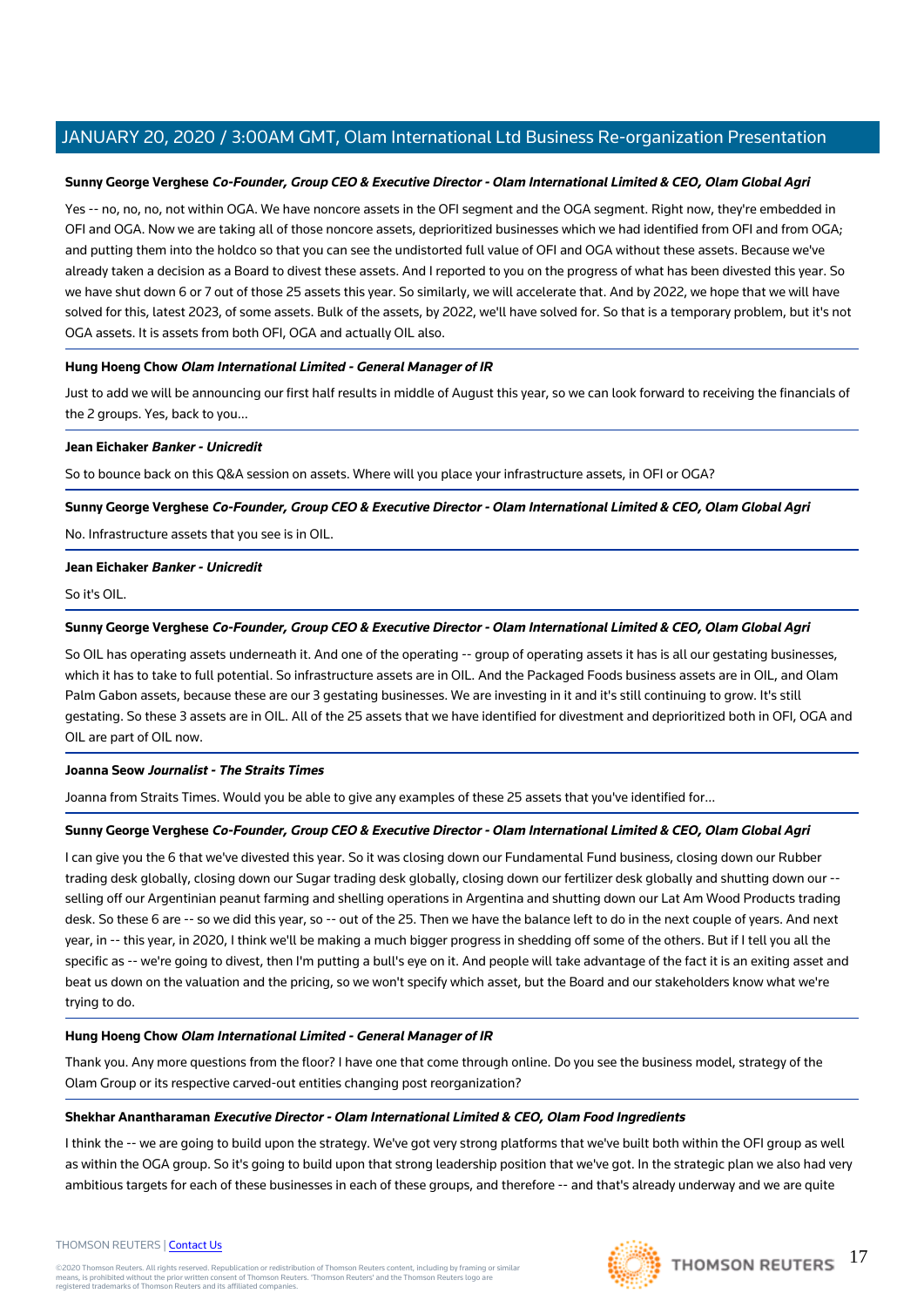pleased with the progress. So what we are now talking about is how to accelerate and enhance for impact. So this reorganization is really about not standing the strategy on its head but really accelerating the strategy, accelerating the time to impact. And we believe that this reorganization will enable us simplify the portfolio within each of these operating groups, sharpen the focus. And once we get the right - the new investors and can raise growth capital, then we can really accelerate growth in each one of these operating groups. And for that, there is a huge pipeline of opportunities that we are also now seeing, even bigger and better than what we saw in the strategic plan. And we believe that this whole reorganization is -- will provide a greater stimulus both to meeting strategic plan as well as to -- beyond strategic plan.

## **Sunny George Verghese Co-Founder, Group CEO & Executive Director - Olam International Limited & CEO, Olam Global Agri**

So just to add to what Shekhar said. In our business model we have some goals and targets. At the top, we have a governing objective, and our governing objective is to maximize long-term value for our continuing shareholders. That is not going to change for OFI, OGA or OIL. As long as we own these businesses, that governing objective is into perpetuity. At the next level, we have a purpose, which is to reimagine global agriculture and food systems. The purpose could be made more fit for purpose for OFI and OGA or could -- and OIL or could remain the same. I don't expect it to change in the next 2 years.

Then we have a vision for Olam, which is to be the most differentiated and valuable global agri business. The vision will definitely change for OFI and for OGA and for OIL. Then we have strategy in how we are going to realize this vision and this purpose and this governing objective. That strategy will also change. There's no point in carving out OFI if it's going to be exactly the same strategy. So as Shekhar is saying, we are going to develop a game plan. The first order of business in terms of the work streams that the Board has set up is to develop a game plan over and beyond the current strategic plan in what OFI will do and another game plan for what OGA will do and another game plan for what OIL will do. So our strategy will change as our vision changes. Then we have structure, systems and processes to execute the strategy. All of that will change. Some of it will -- then we have our values and a culture and a spirit and all of the parenting advantage, the Olam Way. Those, we will want to perpetuate in these businesses. So if you look at our business model, there are some things we will definitely want to change. If you don't want to change anything, then you don't need to do this, yes, but some things will not change.

## **Hung Hoeng Chow Olam International Limited - General Manager of IR**

There's one question here. Sunny, you mentioned that you have the support of shareholders in this plan...

#### **Sunny George Verghese Co-Founder, Group CEO & Executive Director - Olam International Limited & CEO, Olam Global Agri**

I didn't say that. I said I'm confident we will have the support of shareholders. I'm not speaking on behalf of any shareholder here. The Board is confident given the responsible way with -- this plan was developed, the way they consulted stakeholders, the way we appointed independent financial advisers of good standing. And then combining the Board's own experience, intuition and expertise and all the experience that they have, they have come to this judgment. And we feel very confident that our shareholders will support it. That is different from saying that the shareholders have told us they are going to support it. They have told us nothing of the kind...

#### **Hung Hoeng Chow Olam International Limited - General Manager of IR**

There are no more questions from the webcast. Are there any more burning questions from the floor? Otherwise, we are happy to continue to engage with all of you. We have lunch prepared for you at the Wisdom area. Please join us so that we can continue our conversations. We'll bring this briefing to a close. And thank you for your attendance once again.

## **Sunny George Verghese Co-Founder, Group CEO & Executive Director - Olam International Limited & CEO, Olam Global Agri**

Thank you. Thank you very much.

**Shekhar Anantharaman Executive Director - Olam International Limited & CEO, Olam Food Ingredients**

Thank you very much for joining us.